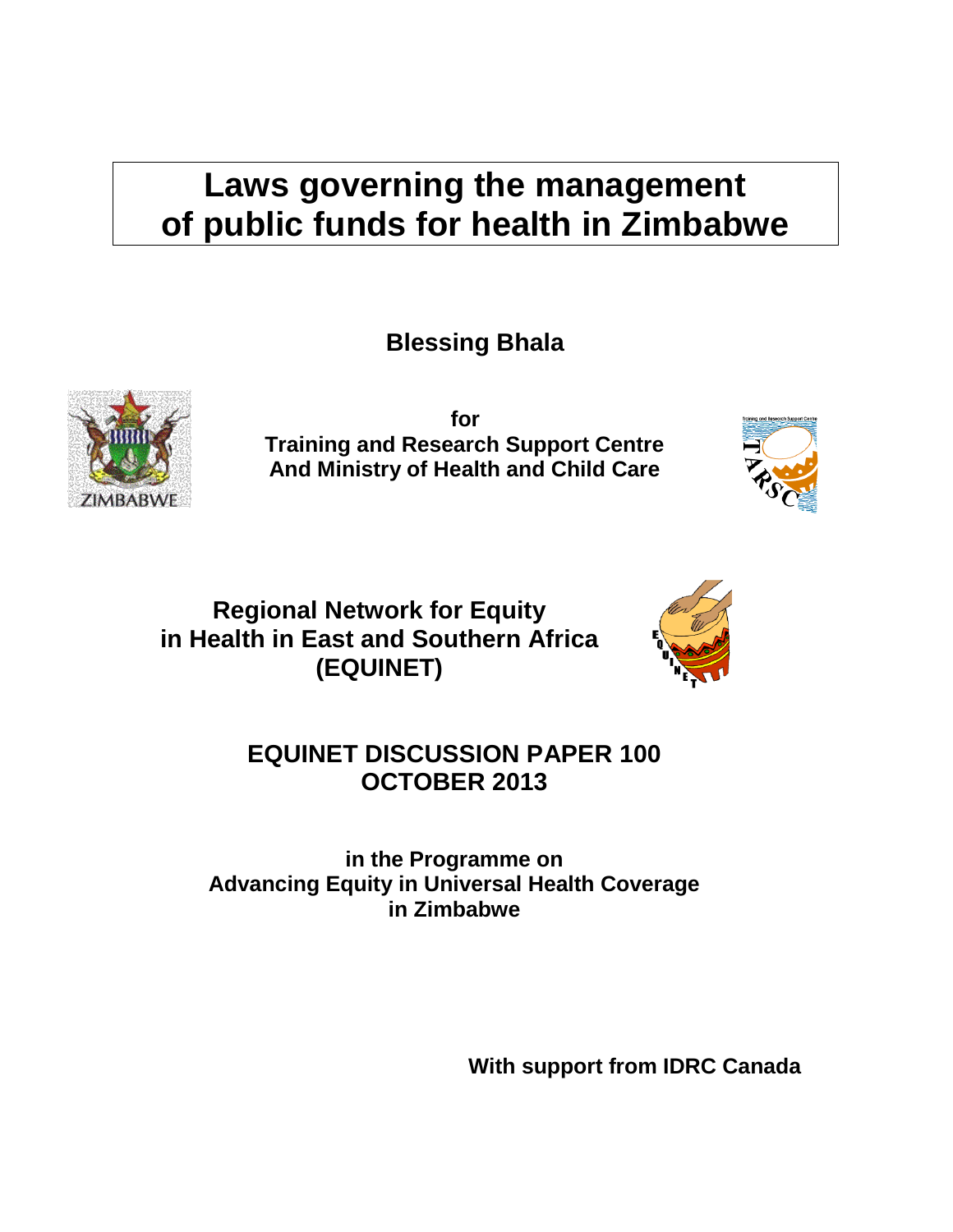## **Table of contents**

| 1.<br><b>Background</b>                                                                                                                                                                                                                                                                                                                                                                                                                                                                                                                                                                                                                  | $\mathbf{2}$                                                                      |
|------------------------------------------------------------------------------------------------------------------------------------------------------------------------------------------------------------------------------------------------------------------------------------------------------------------------------------------------------------------------------------------------------------------------------------------------------------------------------------------------------------------------------------------------------------------------------------------------------------------------------------------|-----------------------------------------------------------------------------------|
| 2.<br>The definition in law and scope of public funds<br>2.1 Legal definition<br>2.2 Scope of public funds in law<br>2.3 Extra-budgetary funds                                                                                                                                                                                                                                                                                                                                                                                                                                                                                           | 3<br>3<br>4<br>6                                                                  |
| 3. Obligations in relation to the establishment of funds<br>3.1 Constitutional provisions<br>3.2 Distribution of funds between levels of government                                                                                                                                                                                                                                                                                                                                                                                                                                                                                      | $\overline{\mathbf{7}}$<br>$\overline{7}$<br>9                                    |
| 4. Oversight and governance of funds<br>4.1 Oversight by Parliament<br>4.2 Laws covering financial management<br>4.3 Oversight by the Comptroller and Auditor-General<br>4.4 Oversight by and roles of Treasury<br>4.5 Oversight by and roles of Ministry of Finance<br>4.6 Oversight by and roles of accounting officers and authorities<br>4.7 Oversight by and roles of the Accountant-General<br>4.8 Measures to prevent and sanctions for financial misconduct<br>5. Collection, pooling, allocation and expenditure of funds<br>5.1 Expenditures from the consolidated revenue fund<br>5.2 Expenditures from other public entities | 10<br>10<br>12 <sub>2</sub><br>12<br>13<br>14<br>15<br>17<br>18<br>20<br>20<br>22 |
| 6. Reporting on funds<br>6.1 Reporting to Parliament<br>6.2 Publication and public reporting                                                                                                                                                                                                                                                                                                                                                                                                                                                                                                                                             | 25<br>25<br>27                                                                    |
| Other duties and obligations<br>7.                                                                                                                                                                                                                                                                                                                                                                                                                                                                                                                                                                                                       | 28                                                                                |
| 8.<br><b>References</b><br>8.1 Background documents<br>8.2 National laws referred to                                                                                                                                                                                                                                                                                                                                                                                                                                                                                                                                                     | 30<br>30<br>30                                                                    |

**Cite as:** Bhala B (2013) 'Laws on management of public and private funds for health in Zimbabwe', TARSC, MoHCC, EQUINET Discussion paper 100, EQUINET: Harare.

Acknowledgements:

Technical edit by R Loewenson

With thanks for valuable peer review input by: Ronald Chari, Centre for Applied Legal Research, and Leonard Mabandi, Ministry of Health and Child Care.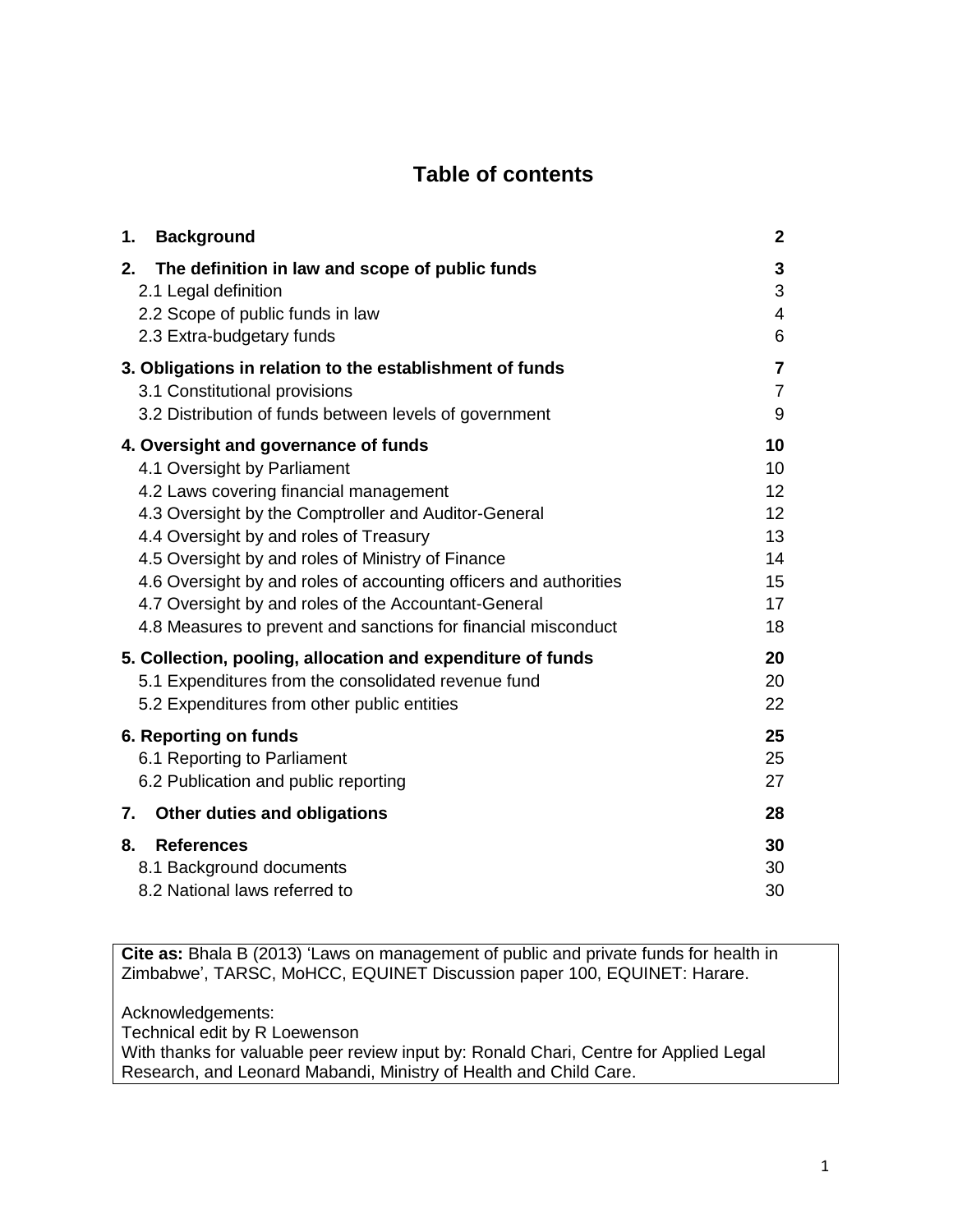## <span id="page-2-0"></span>**1. Background**

In 2009, the Zimbabwe Ministry of Health and Child Care (MoHCC) produced the 'National Health Strategy 2009–2013: Equity and quality in health – A people's right'. The strategy raises universality, equity and quality as central principles: that everyone has access to defined health interventions and services based on health need, including those that promote health and prevent ill health. In addition, sufficient resources for this are to be mobilised according to ability to pay and allocated according to health need. Within the context of the work of the MoHCC on health financing policy, the MoHCC and TARSC, in co-operation with partners, have implemented research to support policy dialogue and decisions on the technical design of equitable health financing. The research has examined the options for institutional and legal arrangements for collection, management and allocation of these health-financing options.

Public funds consist of taxes, any revenue, donations or income received by the state or profits made by the state. Earmarked funds are defined as "those meant for a specific, identified use for the revenue that it generates (the practice is also called "hypothecation"). Earmarked funds fit under the broad category of extra-budgetary funds (EBF). Tax earmarking, or hypothecation, assigns receipts either from a single tax base or as a proportion from a wider pool of revenue to a specific end use. It contrasts with general financing of expenditure from consolidated receipts. Various sources of tax revenue in Zimbabwe may be earmarked for revenue for health, as is the case with the National AIDS Trust Fund. Earmarking value added taxes (VAT), excise taxes or corporate taxes may be considered; these are in use internationally. Stakeholders felt that, if such funds should be collected, they be managed in quasi-autonomous funds to support transparency and accountability, along the National AIDS Council model.

Thus, a review of legislative options and institutional arrangements for management of new earmarked funds for domestic health financing was undertaken. To facilitate the process of review, the Ministry of Health and Child Welfare (now Ministry of Health and Child Care), with Training and Research Support Centre (TARSC) and Royal Tropical Institute (KIT) Netherlands convened a stakeholder meeting in April 2013 to consider options for institutional governance, collection, pooling management and allocation of earmarked funds (MoHCW, TARSC, KIT 2013). The legal framework for the management of public funds (*Figure 1*) was presented at that meeting.

Following the meeting, a legal analysis was commissioned to provide information on the legal provisions for institutional management of earmarked funds in health, drawing on the laws in Zimbabwe in terms of:

- 1. The legal definition and current law covering public funds;
- 2. Obligations in relation to the establishment of funds;
- 3. The oversight and governance of funds, including the powers, duties and responsibilities of the different parties involved in the control, management, protection and recovery of public funds, in relation to governance of funds and the measures and sanctions related to financial misconduct;
- 4. The collection, pooling, allocation and expenditure of funds, including duties and responsibilities in relation to collection, receipt, custody, control, issue or expenditure of public money, and in relation to management, audit and obligations of officers managing public funds; and
- 5. The reporting on funds and measures for transparency and accountability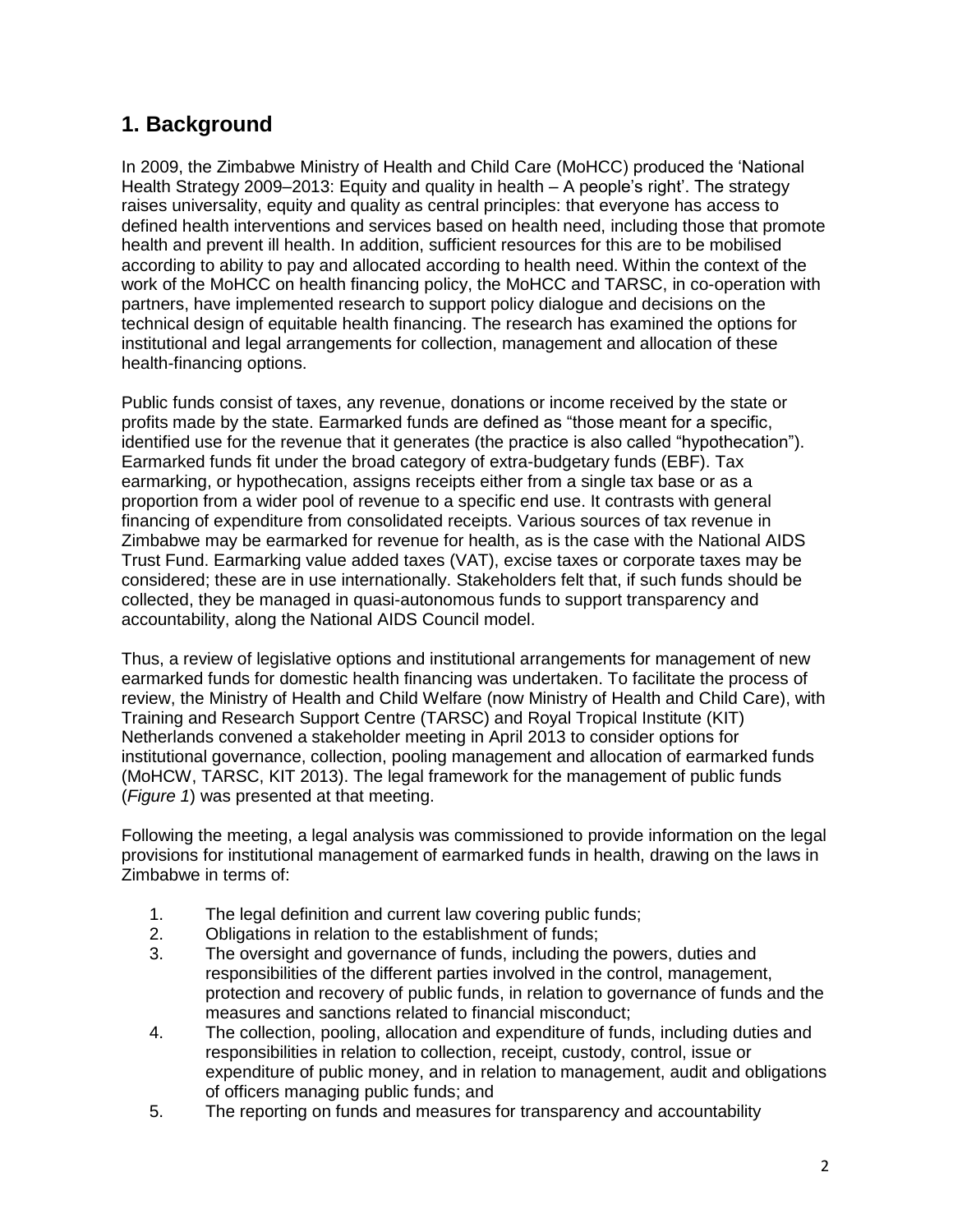

#### **Figure 1: Legal frameworks for management of public funds**

*Source:* R Chari in MoHCW, TARSC, KIT (2013).

This report provides information on the legal arrangements as of September 2013, given the new legal dispensation brought by the 2013 Constitution of Zimbabwe. With the new Constitution as the supreme law, and other acts now being aligned to the Constitution, this document is used as the main reference for current legal provisions.

## <span id="page-3-0"></span>**1. The definition in law and scope of public funds**

#### <span id="page-3-1"></span>**2.1 Legal definition**

According to section 2 of the Public Finance Management Act [Chapter 22:19] (PFMA) "public money" means revenues and all other money received and held, whether temporarily or otherwise, by a public officer in his or her official capacity. A pubic officer is defined to mean any person who is in the employment of the state or a designated corporate body.

Section 302 of the Constitution of Zimbabwe, Amendment Act No.20 (hereafter, the Constitution), defines public money as that which is held in the Consolidated Revenue Fund (CRF); whereas in section 308 on stewardship over public resources, this definition is broadened to include "any money owned or held by the State or any institution or agency of government, including provincial and local tiers of government, statutory bodies and government-controlled entities". Section 302 identifies the CRF as the national account into which must be paid all fees, taxes and borrowings and all other revenues of the government, whatever their source, unless they are required by law to be paid into a separate fund or to be retained by the authority that receives them.

The Constitution and PFMA's definition of public money therefore covers revenues within the national accounts, except for public money that Parliament authorises to be used for a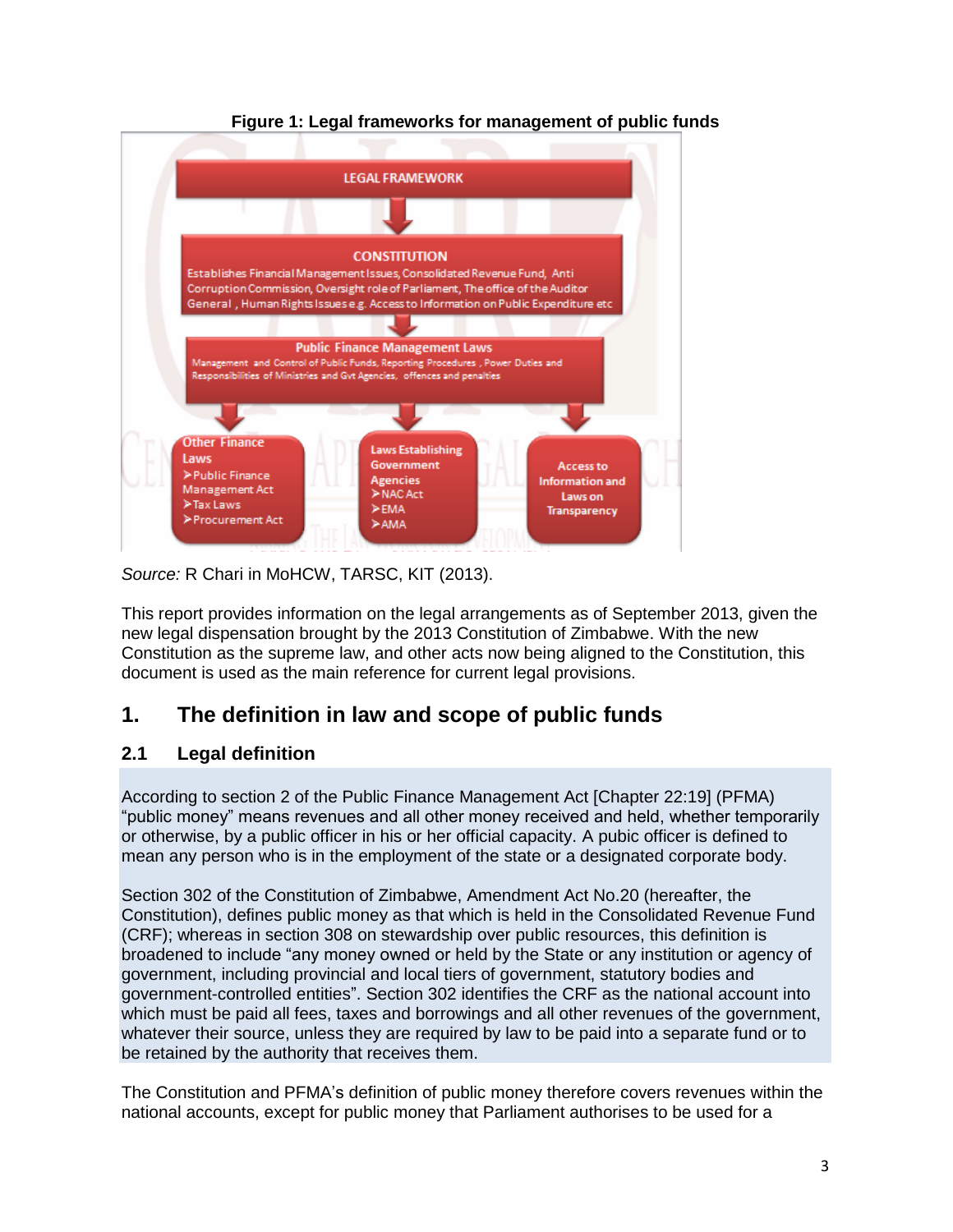purpose that is specified by legislation. Expenditures are provided for in an Appropriation Act, discussed later.

The legislative power to establish and define statutory funds for a particular purpose in the definition of public money has been used in the past to allow the Minister of Health (and Child Care) to submit legislative proposals to Parliament to raise public revenue through taxation and to earmark the revenue so raised to pursue a particular objective mandated by legislation, as is further discussed in section 3. *Table 1* shows the laws and funds established in this respect.

| Legislation                                                                                | <b>Fund/ public entity</b>                                                                                                                                                                                                                                                                           |  |  |  |  |  |
|--------------------------------------------------------------------------------------------|------------------------------------------------------------------------------------------------------------------------------------------------------------------------------------------------------------------------------------------------------------------------------------------------------|--|--|--|--|--|
| Health laws that appropriate funds for a particular purpose                                |                                                                                                                                                                                                                                                                                                      |  |  |  |  |  |
| <b>Health Services Act</b><br>[Chapter 15:16] (HSA)                                        | Health Services Fund administered by hospital<br>management boards in terms of section 21 subject to<br>the Constitution drawn up by Treasury for the<br>regulation of the fund in terms of section 18 of the                                                                                        |  |  |  |  |  |
|                                                                                            | PFMA.                                                                                                                                                                                                                                                                                                |  |  |  |  |  |
| Mental Health Act [Chapter<br>15:12] (MHA)                                                 | Funds administered by mental hospital boards in terms<br>of section 69 (1), which gives them power to control<br>and administer any funds that may accrue from any<br>source whatsoever for a specific purpose.                                                                                      |  |  |  |  |  |
|                                                                                            | Public entities in health permitted by an act of Parliament to retain public money                                                                                                                                                                                                                   |  |  |  |  |  |
| to meet expenses                                                                           |                                                                                                                                                                                                                                                                                                      |  |  |  |  |  |
| <b>Medicines and Allied</b><br><b>Substances Control Act</b><br>[Chapter 15:03] (MASCA)    | Section 13 (1) in paragraph (a) allows the Medicines<br>Control Authority of Zimbabwe to retain fees as are<br>payable in terms of regulations made under section 74.                                                                                                                                |  |  |  |  |  |
| National AIDS Council of<br>Zimbabwe Act [Chapter<br>15:14] (NACZA)                        | Section 25 (b) provides that the funds of the National<br>AIDS Council (NAC) shall consist of fees and charges<br>raised for services and facilities provided and other<br>things done by the Council.                                                                                               |  |  |  |  |  |
| <b>Radiation Protection Act</b><br>[Chapter 15:15] (RPA)                                   | Section 9 permits the Radiation Protection Authority of<br>Zimbabwe to retain any moneys accruing to the<br>authority by way of licence fees or other payments<br>charged in respect of any services rendered by the<br>authority and for which fees may be charged under the<br>RPA.                |  |  |  |  |  |
| <b>Zimbabwe National Family</b><br><b>Planning Council Act</b><br>[Chapter 15:11] (ZNFPCA) | Section 27 (2) allows the Zimbabwe National Family<br>Planning Council to charge fees or raise levies as the<br>board may, from time to time, determine with the<br>approval of the Minister of Health and the Minister of<br>Finance for the purpose of facilitating the functions of<br>the ZNFPC. |  |  |  |  |  |

| Table 1: Laws appropriating / retaining funds for health or health related public entity |  |  |  |  |  |  |  |  |  |  |
|------------------------------------------------------------------------------------------|--|--|--|--|--|--|--|--|--|--|
|------------------------------------------------------------------------------------------|--|--|--|--|--|--|--|--|--|--|

#### <span id="page-4-0"></span>**2.2. Scope of public funds in law**

Beyond the definition above, section 2 of the PFMA creates public accountability in respect of privately sourced money, if it is held by a public official in his or her official capacity or a public entity according to the earlier definitions of public money and the definition below of public entity.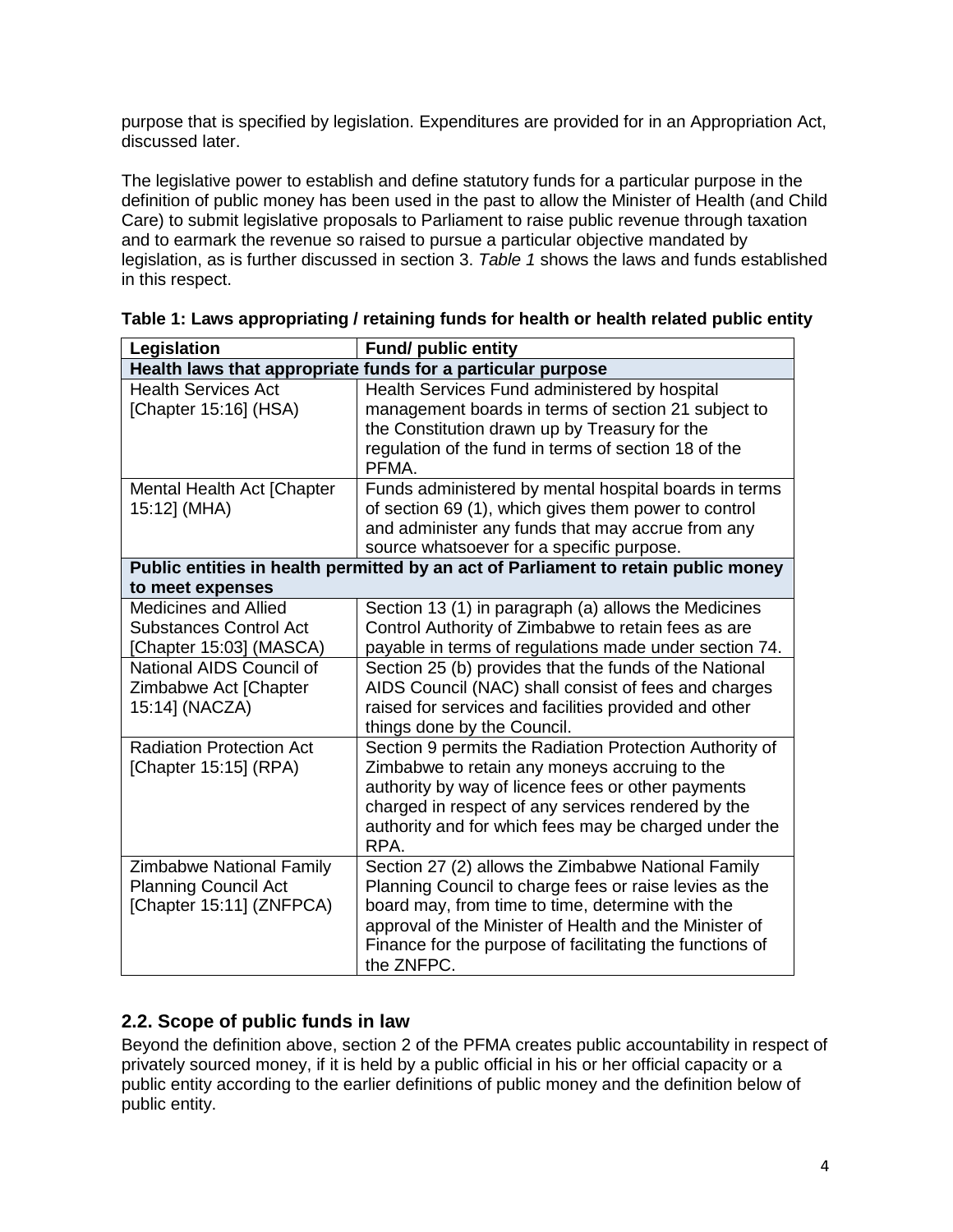The PFMA defines a "public entity" as any corporate body established by or in terms of any act for special purposes; any partnership or joint venture between the state and any juristic "person" and which is prescribed by the minister for the purposes of the application of the PFMA to be a partnership or joint venture; and unless otherwise specified, refers to a public entity prescribed for the purposes of part 5 of the PFMA.

Part 5 of the PFMA is a comprehensive section dealing with the accountability that exists in respect of public entities that possess a separate legal identity and substantial autonomy, including statutory discretion over the composition and volume of their expenditures and direct sources of revenue, such as earmarked taxes and donor funding. This is further discussed in section 5 on reporting and accountability.

In terms of section 39 of the PFMA, the requirements for accountability apply to public entities designated as such by the Minister of Finance in a statutory instrument; or specified by the Minister of Finance by notice in a statutory instrument. All such bodies that existed immediately before the date of commencement of the PFMA are deemed to be designated as public entities unless explicitly excluded by the Minister of Finance by notice in the *Gazette*. Such separate and distinct corporate bodies at whatever degree of autonomy from executive control are, nonetheless, accountable for the same legislative responsibilities and duties for governance and financial reporting as for public entities.

The PFMA in section 35 requires consolidation of the annual financial statements that Treasury must publish and through this ensures that there is greater accountability by the State for all of the funds in the consolidated revenue fund, statutory funds and any extrabudgetary funds such as official development assistance and social security funds.

The law in section 302 of the Constitution and sections 2 and 18 of the PFMA distinguishes between public money drawn from the CRF subject to an appropriations procedure in Parliament and public money that is vested in extra-budgetary funds, as autonomous or semi-autonomous funds set up by an act of Parliament for a specific purpose. It thus shows how expenditure is assigned to the CRF or other revenue sources in the national budget.

The Consolidated Revenue Fund is the principal source of funding for government. A budget appropriation procedure provides for parliamentary authorisation of public revenues in the CRF. The power to raise revenue through taxation is exercised by the Minister of Finance in terms of the Finance Act [Chapter 23;04] and by the Zimbabwe Revenue Authority established in terms of the Revenue Authority Act [Chapter 23:11]. This power to tax is exercised subject to Section 298 (2) of the Constitution which states that no taxes may be levied, except under the specific authority of the Constitution or an act of Parliament. Parliament consents to the use of public funds through enabling legislation for specific policy implementation. Parliament permits the use of public revenues each year by approving Estimates of National Expenditure (ENE) before the beginning of the government's financial year. At the close of each financial year, Parliament expects a clear account of the use of the public funds that it would have authorised through the appropriations process regulated in terms of the Constitution in sections 302, 303, 305*,* 307 and 308 and the PFMA under section 6.

Funds that are set up by legislation, extra-budgetary funds and other funds which are sourced outside the CRF are subject to the accountability requirements of the public finance management system by virtue of the definition of public money in section 302 and 308 of the Constitution as discussed earlier. When such funds are collected for state agencies outside the CRF and directly into their own coffers (such as international donations to the National AIDS Council) they should then be accounted for in terms of the enabling legislation for that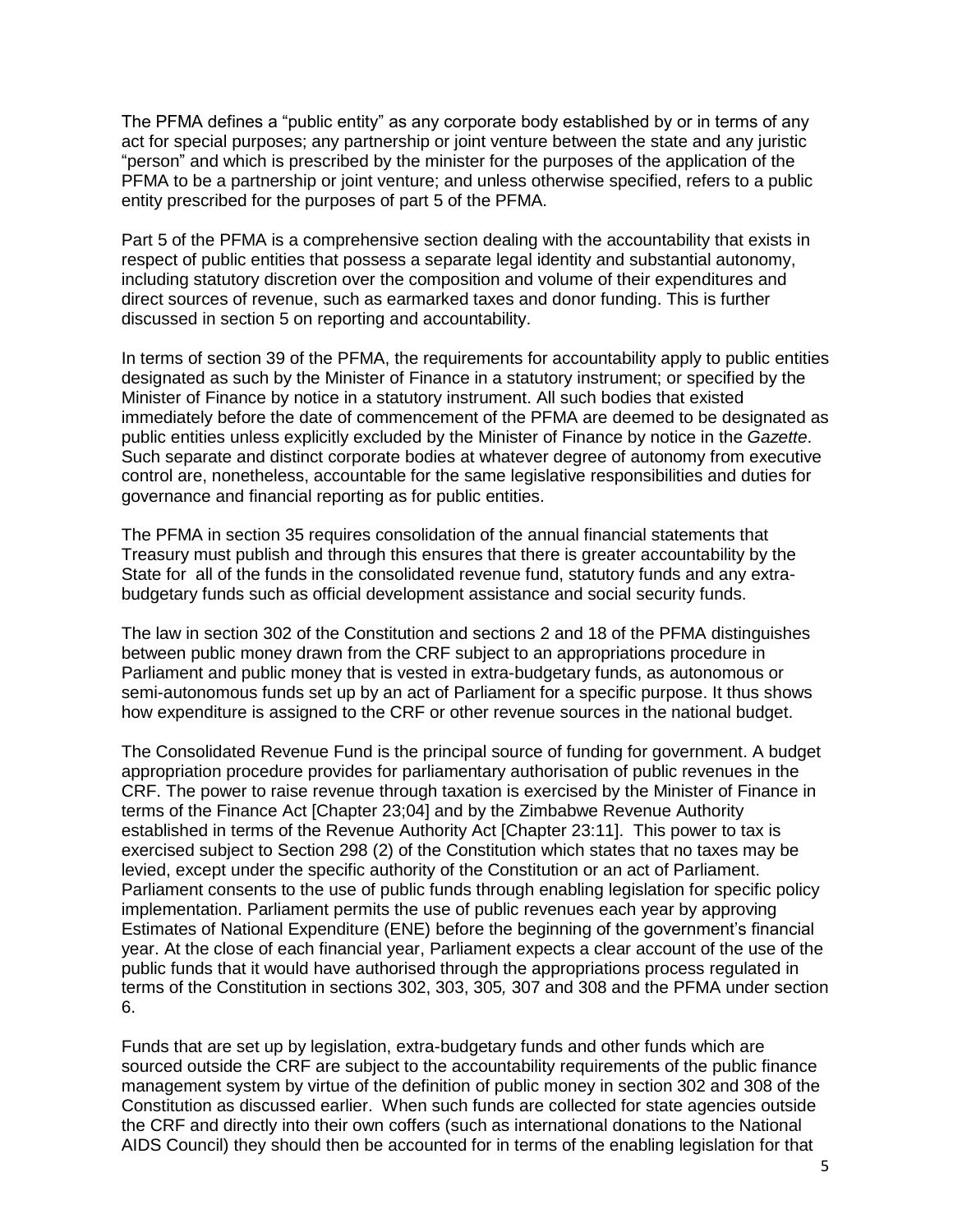particular body, as for example provided in the acts shown in *Table 1*. In most instances, the enabling legislation requires accounting for such funds in accordance with the PFMA.

Entirely private funds and funding from foreign funders to non*-*state actors that takes place directly without involvement of the state or any institution or agency of government are not included under public funds or governed by the PFMA.

#### <span id="page-6-0"></span>**2.3 Extra-budgetary funds**

The 2013 Mid-year Fiscal Policy Statement highlighted that extra-budgetary funds established in terms of section 18 of the Public Finance Management Act (PFMA) handle substantial sums of money. Extra-budgetary funds refer to "general government transactions, often with separate banking, institutional arrangements that are not included in the annual state budget law" (Allen et al, 2010). Extra-budgetary funds may include funds such as earmarked taxes or levies. Section 302 of the Constitution and section 18 of the PFMA recognise extra-budgetary funds within the broad management of public funds framework. Section 18 of the PFMA states that whenever (i) money is appropriated by an act of Parliament for a particular purpose or (ii) the minister deems it necessary and desirable that separate account be created for facilitating the accounting of public resources, the Treasury shall establish a fund of that purpose. In Zimbabwe, such funds include the Number Plate Revolving Fund, Registrar-General Department Fund, Zimbabwe Republic Police Revolving Fund, Immigration Services Fund, among others. Because these funds use manual accounting systems, they have failed to produce financial statements on time for audit and consolidation. As a result, Treasury has begun computerising the accounting systems of these funds (Ministry of Finance 2013).

The PFMA clarifies the uncertainty about how to handle multiple streams of funding and the tensions inherent in partnerships and co-operation between public sector organisations and private bodies. Both the Constitution and the PFMA are a solid legal platform for addressing problems, such as misallocation of resources or manipulation of the budget process. The PFMA ensures that alternative sources of funding are accounted for in the public finance management system. It designates as a public entity corporate bodies established by law for special purposes or any partnership or joint venture between the state and any person (includes companies or institutions) that are in line with the PFMA definition of a public entity, as outlined earlier.

In its definition of public entity, the PFMA aims to balance the sovereignty of the state and the autonomy of non-state actors. It seeks to ensure sufficient accountability to give Parliament and the public confidence that both public and private resources are managed wisely. This includes management of public funds by corporate bodies other than government agencies, applied to benefit from the semi-autonomy, expertise or other capacities needed to implement certain policies.

The PFMA section 18 establishing extra-budgetary funds is particularly strict on ensuring that where a source of funding is designated to a particular purpose it should not be used for another unless Treasury approval is obtained. The act also provides the Treasury with instructions and other regulatory mechanisms such as a constitution for a fund established in terms of section 18.

Official / Overseas Development Assistance (ODA) refers to official resource flows from the international community to Zimbabwe in the form of grants, technical co-operation and financial co-operation. Government is held at least partially responsible or accountable for the management of such resources. Such external funding is extra- budgetary as it does not form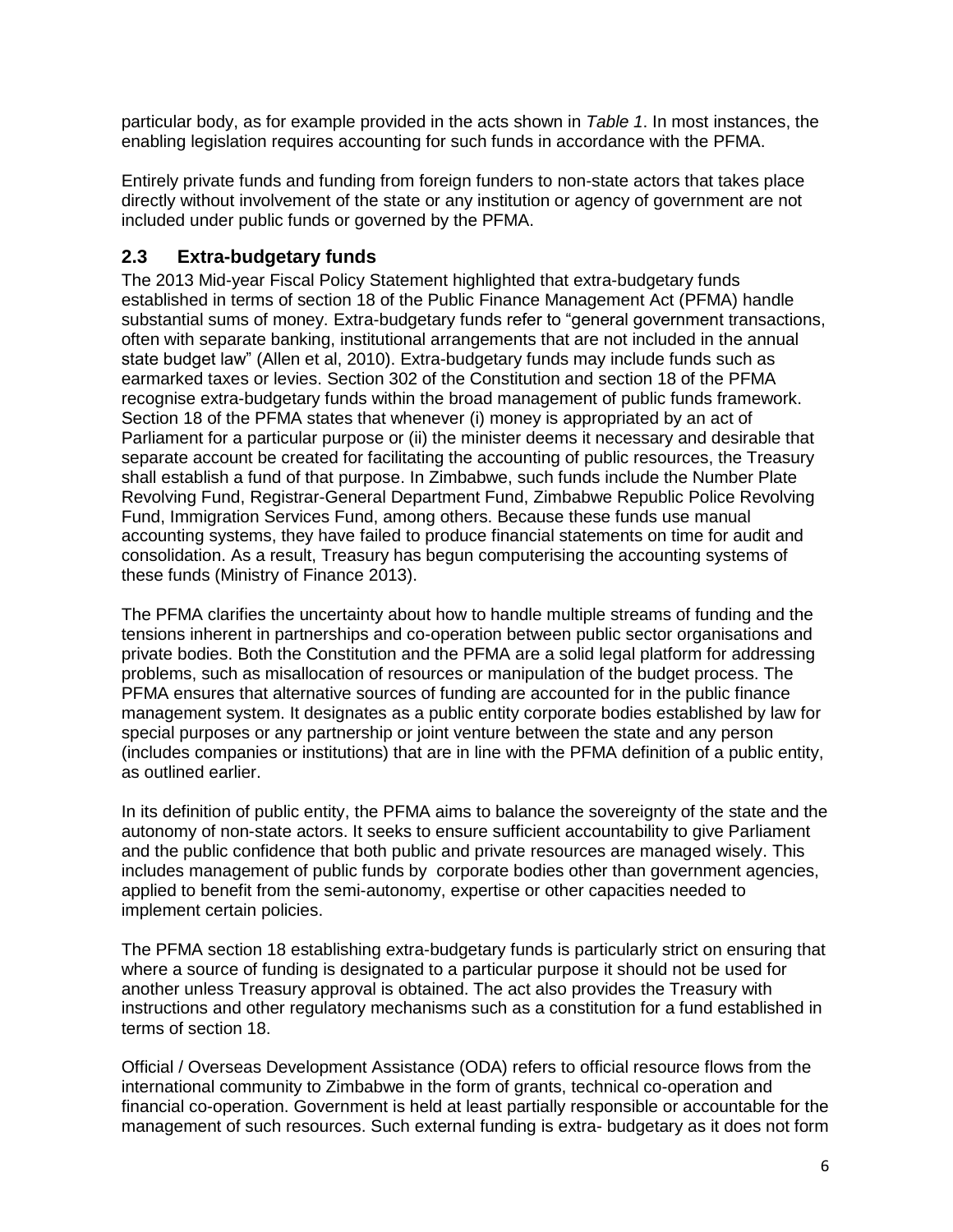part of the national revenue. It must, however, appear in the consolidated budget as required under section 35 of the PFMA. The 2013 Mid-term Fiscal Policy Statement reported under reporting on ODA in the national budget as a result of bypassing government budget structures.

## <span id="page-7-0"></span>**3. Obligations in relation to the establishment of funds**

The obligations in relation to the establishment of funds using public money are set out in the 2013 Constitution, broadly in sections on the national objectives, the declaration of rights and principles governing public administration (Chapter 9), and in Chapter 17 on Financial Management. The Constitution is the yardstick for the laws that enable the establishment of funds for health as part of the progressive realisation of the right to health.

The establishment of funds through the budget process is governed by a budget policy process in which Cabinet identifies national priorities that benefit the entire nation. This is to lay a foundation for ministerial planning and budgeting. The Constitution passed in 2013 has changed the structure and distribution of power in the state with implications for the way in which public funds are allocated and used. In addition to detailing the structure of the state with respect to revenue expenditure and revenue assignment, the Constitution contains a Declaration of Rights that has implications for the equitable allocation of available resources. The right to health care (section 76) obligates the state to provide health services in relation to health need. Section 301 of the Constitution further provides for the allocation of revenues between provincial and local tiers of government.

#### <span id="page-7-1"></span>**3.1 Constitutional provisions**

The Constitution's national objectives and directive principles for national policy obligate government to ensure civil society discourse, political action, public participation and administrative planning to develop public ownership of key public institutions.

The Constitution sets out national objectives that have broad (albeit indirect) implications for establishing and directing public funding towards these objectives:

- *Section 8 (1)* obligates the state and all institutions and agencies of government at every level to formulate and implement laws and policy decisions that establish, enhance and promote a sustainable democratic society in which people enjoy prosperous, happy and fulfilling lives.
- Section 9 (1) obligates the state to adopt and implement policies and laws to develop efficiency, competence, accountability, transparency, personal integrity and financial probity in all institutions and agencies of government at every level. It requires appointments to public office to be made primarily on the basis of merit and for measures to be taken to expose, combat and eradicate all forms of corruption and abuse of power by those holding political and public offices.
- Section 11 requires government to take all practical measures to protect the fundamental rights and freedoms enshrined in the Declaration of Rights and to promote their full realisation and fulfilment.
- Section 17 requires the state to take all measures, including legislative measures, needed to ensure that both genders are represented equally in all institutions and agencies of government.
- Section 18 requires fair regional representation in all institutions and agencies of government at every level and practical measures to ensure that all local communities have equitable access to resources to promote their development.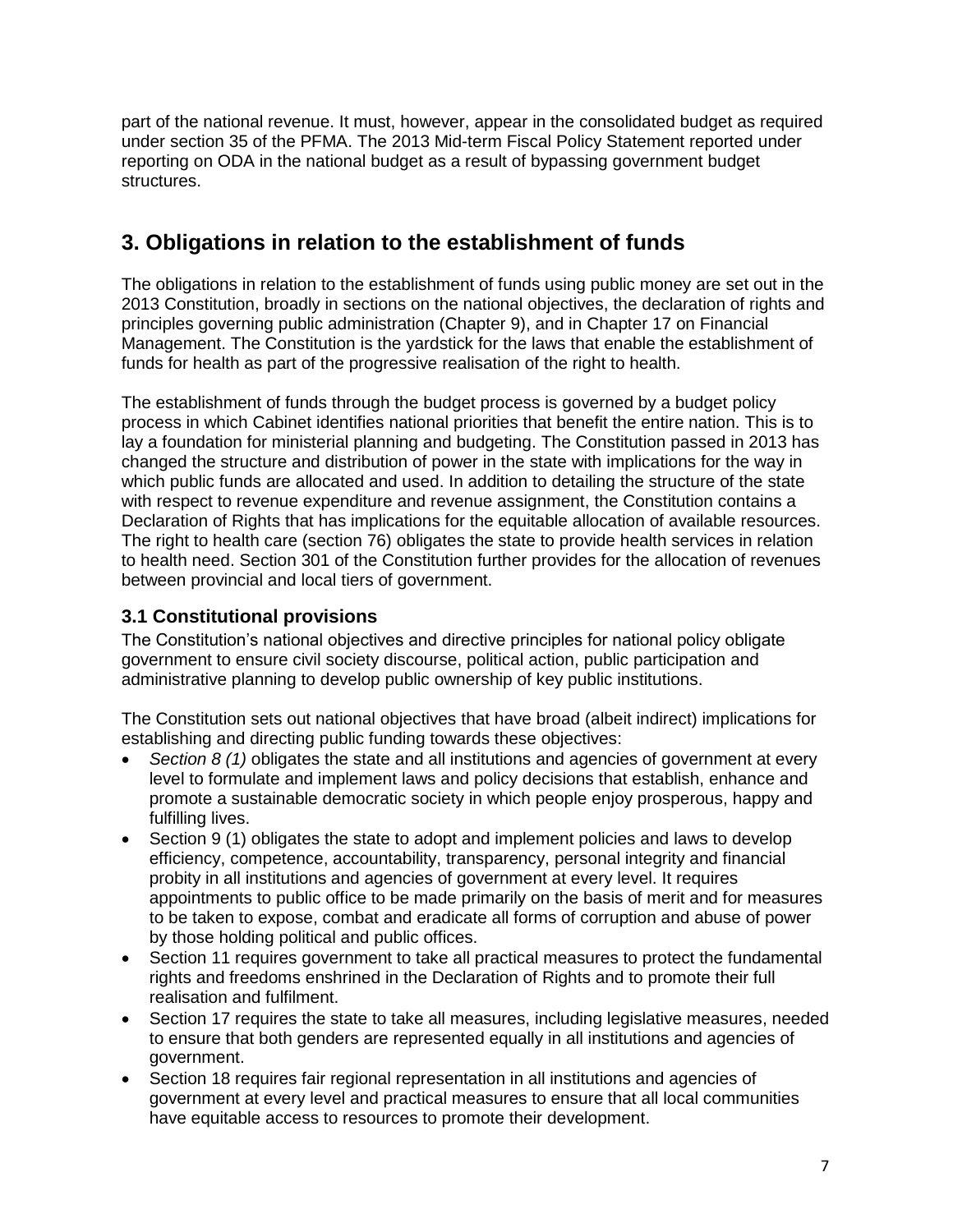Section 29 requires the state to take: all practical measures to ensure provision of basic, accessible and adequate health services throughout Zimbabwe; appropriate, fair and reasonable measures to ensure that no person is refused medical treatment at any health institution; and all preventive measures within the limits of the resources available to it, including education and public awareness programmes, against the spread of disease.

Section 298 (2) of the Constitution provides that no taxes may be levied except under the specific authority of the Constitution and an act of Parliament. Section 302 of the Constitution and section 2 of the PFMA allow for establishment of other funds that are not included in the CRF for special purposes, through an act of Parliament as noted earlier. Section 18 of the PFMA spells out the obligations that need to be met before establishing any such funds, including that:

- Treasury is required to draw up a constitution to regulate the affairs of that fund and provide what money is to be paid into the fund and payments to be paid out of the fund;
- The Constitution has to be endorsed or adopted by Parliament;
- The funds to be paid into the fund include money appropriated by Parliament for the purposes of that fund, or required by any other enactment or by the constitution of that fund to be paid into the fund (with the approval of Treasury); any other money available from any other source, loans and receipts accruals, interests or earnings.

. The Declaration of Rights in Chapter 4 of the Constitution in section 44 places a duty on the state and every person, including juristic persons, and every institution and agency of government at every level to respect, promote and fulfil the right to health care contained in section 76. All public sector organisations should operate as openly as is compatible with the requirements of their business. In line with the statutory public rights, they should make available timely information about their services, standards and performance. This aims to strike a balance between protecting confidentiality and open disclosure in the public interest and to limit unnecessary or disproportionate restrictions.

Section 194 (1) of the 2013 Constitution provides that public administration in all tiers of government, including institutions and agencies of the state and government-controlled entities and other public enterprises, must be governed by the following democratic values and principles-

- a high standard of professional ethics;
- efficient and economical use of resources;
- development-oriented public administration;
- impartial, fair, equitably provided services, provided without bias;
- people's needs responded to within a reasonable time, and the public encouraged to participate in policymaking;
- public administration accountable to Parliament and the people;
- co-operation between institutions and agencies of government at all levels;
- transparency, such as by providing timely, accessible and accurate information to the public;
- good human-resource management and career development practices, to maximise human potential;
- a public administration that is broadly representative of Zimbabwe's diverse communities; and
- employment, training and advancement practices based on merit, ability, objectivity, fairness, the equality of men and women and the inclusion of persons with disabilities.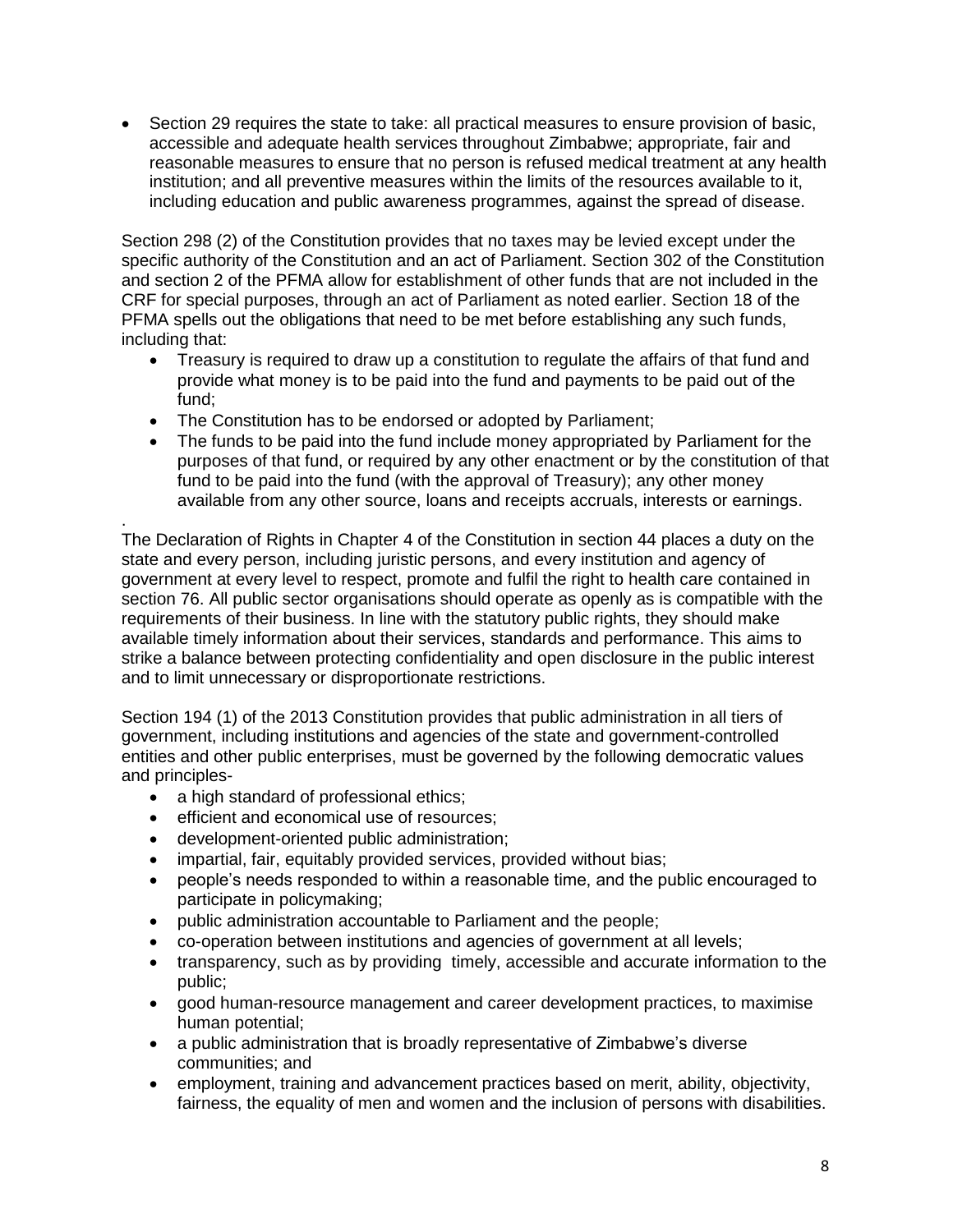Section 196 sets out the responsibilities of public officers and principles of leadership. It provides that the authority assigned to a public officer is a public trust that must be exercised in a manner consistent with the purposes and objectives of the Constitution, demonstrates respect for people and a readiness to serve rather than rule them and promotes public confidence in the public office held by the public officer.

Public officers are required to conduct themselves, in public and private life, so as to avoid any conflict between their personal interests and their public or official duties and to abstain from any conduct that demeans their office. Public officials in leadership position are required to abide by the following principles of leadership:

- objectivity and impartiality in decision-making;
- honesty in the execution of their public duties;
- accountability to the public for decisions and actions; and
- discipline and commitment in the service of the people.

Section 198 requires Parliament to provide measures to enforce the provisions of Chapter 9. These include: measures requiring public officers to make regular disclosures of their assets; establishing codes of conduct to be observed by public officers; specifying the standards of good corporate governance to be observed by government-controlled entities and other commercial entities owned or wholly controlled by the state; and providing for the discipline of persons who contravene Chapter 9 or any code of conduct or standard referred to in paragraph (b) of section 198.

Work is still underway to align laws with these provisions of the 2013 Constitution. For example, the Constitution calls for transparency by the state in section 62(1):

*Every Zimbabwean citizen or permanent resident, including juristic persons and the Zimbabwean media, has the right to access any information held by the State or by any institution or agency of government at every level, in so far as the information is required in the interests of public accountability.*

This right may be hampered by section 14 and 15 of the Access to Information and Protection of Privacy Act [Chapter 10:27] (AIPPA) that protects the deliberations of Cabinet and advice relating to policy from the public eye and by section 19 that prohibits disclosure of information relating to financial and economic interests of a public body or the state. The constitutionality of these provisions may need to be further examined.

The Constitution ensures greater accountability by the state and institutions and agencies of the government at every level by ensuring that the executive's and legislature's powers are capable of judicial review. Section 167 (2) (d) of the Constitution provides that any breaches of the provisions of the Constitution should be taken to a Constitutional Court, that only the Constitutional Court may determine whether Parliament or the President has fulfilled a constitutional obligation or not, and that the Constitutional Court makes a final decision on whether an act of Parliament or conduct of the President or Parliament is constitutional.

#### <span id="page-9-0"></span>**3.2 Distribution of funds between levels of government**

Chapter 14 of the Constitution creates an obligation of the state to devolve power and responsibilities to lower tiers of government to ensure democratic participation in government by all citizens and communities of Zimbabwe, equitable allocation of national resources and the participation of local communities in the determination of development priorities within their areas. The provisions of sections 264 and 265 enable distribution or redistribution of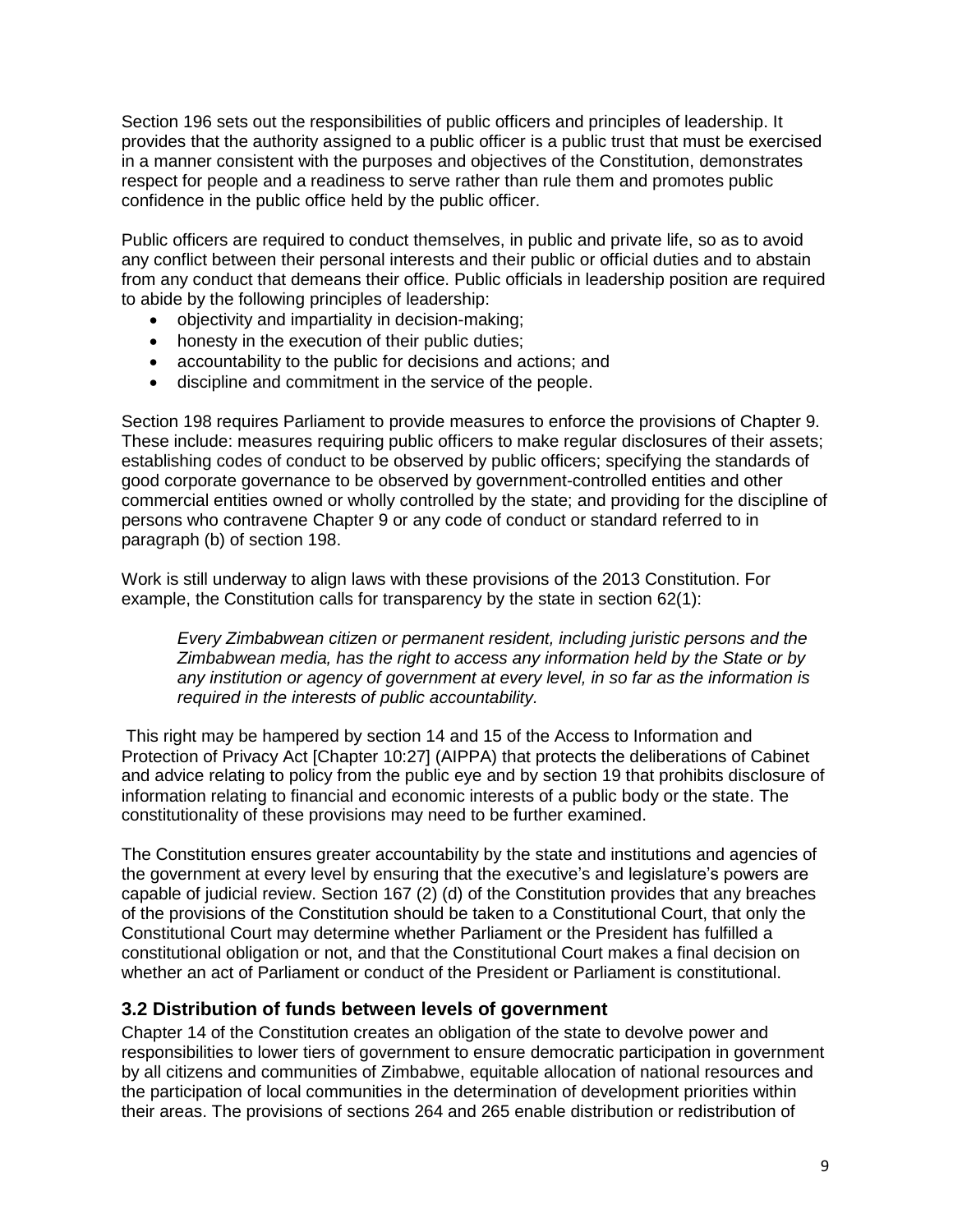authority so that local governments can make decisions and actions independent of central administrative oversight.

In accordance with section 264, the objectives of devolution of government powers and responsibilities to local government are:

- to give powers of local governance to the people and enhance their participation in the exercise of the powers of the state in decisions affecting them;
- to promote democratic, effective, transparent, accountable and coherent government in Zimbabwe as a whole;
- to preserve and foster the peace, national unity and indivisibility of Zimbabwe;
- to recognise the right of communities to manage their own affairs and to further their development;
- to ensure the equitable sharing of local and national resources; and
- to transfer responsibilities from national government in order to establish a sound financial base for each provincial and metropolitan council and local authority.

The Constitution requires that Parliament provide for the equitable allocation of capital grants between provincial and metropolitan councils and local authorities, any other allocations to provinces and local authorities, and any conditions on which those allocations may be made. This must take into account, amongst other factors, the national interest; the national debt and other national obligations; the needs and interests of the central government, determined by objective criteria; the need to provide basic services, including educational and health facilities, water, roads, social amenities and electricity to marginalised areas; the fiscal capacity and efficiency of provincial and metropolitan councils and local authorities; developmental and other needs of provincial and metropolitan councils and local authorities; and economic disparities within and between provinces. Not less than 5% of the national revenues raised in any financial year must be allocated to the provinces and local authorities as their share in that year.

## <span id="page-10-0"></span>**4. Oversight and governance of funds**

The responsibility for the oversight of how the executive has used funds is distributed between Parliament, the Comptroller and Auditor-General as set in in law (referred to as the Auditor-General in practice). The oversight of expenditures by institutions is implemented by the Treasury and Finance Ministry and at the lower level by ministries responsible for certain entities. These institutions derive their oversight mandate and powers mainly from the Constitution, the PFMA, the Audit Office Act and other acts that set up specific funds as exemplified for the health sector in *Table 1*.

#### <span id="page-10-1"></span>**4.1 Oversight by Parliament**

Section 119 of the Constitution provides that Parliament is the guardian of the Constitution and has the power to ensure that its provisions are upheld and that the state and all institutions and agencies of government at every level should act constitutionally and in the national interest. Section 299 of the Constitution contains provisions that detail the role of Parliament in monitoring and overseeing expenditure by the state and all commissions and institutions and agencies of government at every level, including statutory bodies, government controlled entities, provincial and metropolitan councils and local authorities. Parliament exercises this power to ensure that all revenue is accounted for, all expenditure has been properly incurred and that the limits and conditions on appropriations have been observed. How Parliament procedurally exercises this role, including through its specialised portfolio committees such as the Public Accounts Committee of Parliament, is not discussed in detail in this report.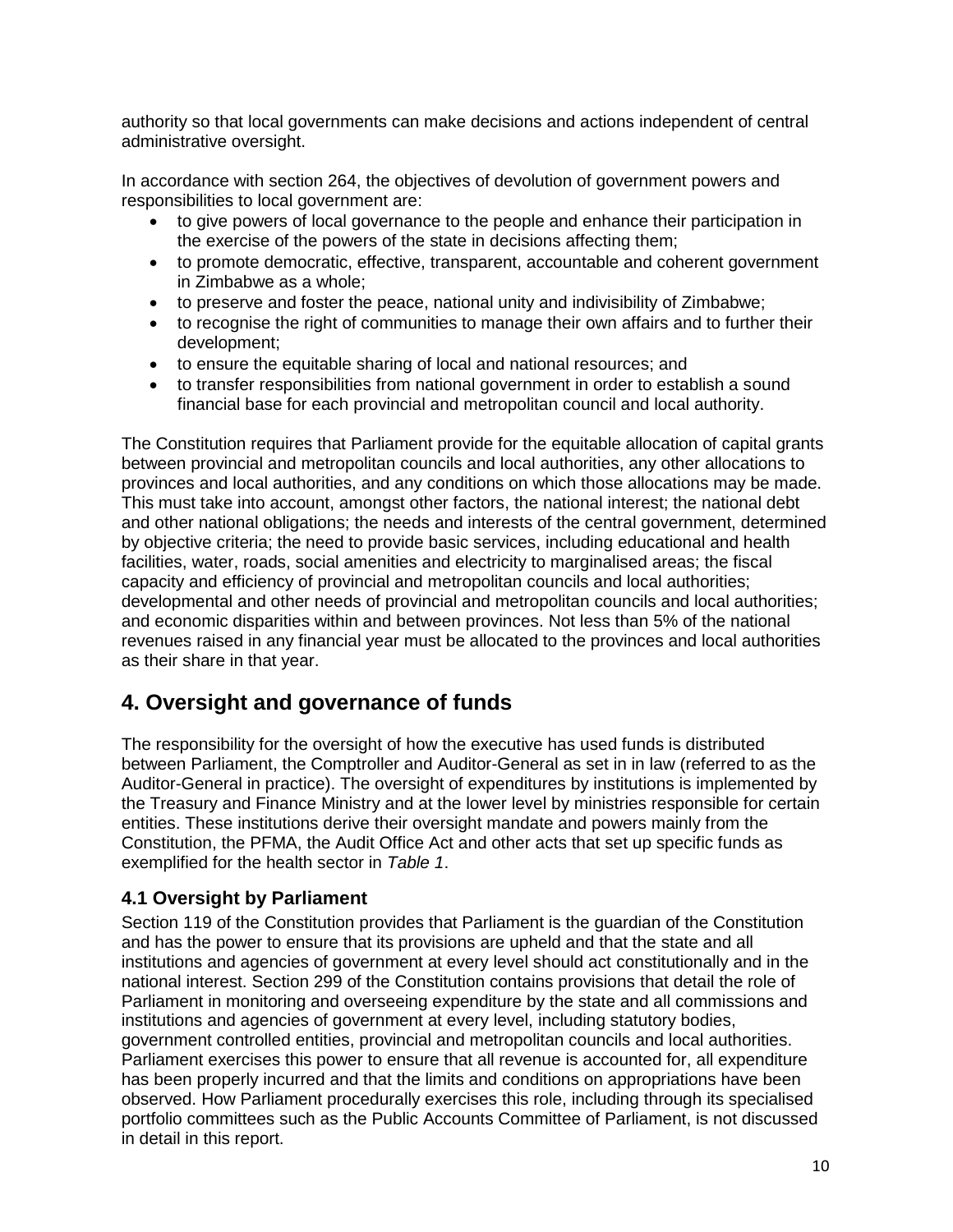Ministers can propose legislation to Parliament to raise public revenue through taxation or to use public funds to pursue national policy objectives. Parliament approves laws that empower ministers to carry out national policies. Parliament may periodically examine government activity such as expenditure administration and service delivery. Parliament examines financial accounts, scrutinises value for money and generally holds the government and its public servants to account for the quality of their past administration.

Parliament authorises expenditure from the CRF in accordance with the provisions of section 305 of the Constitution. Each year the Finance Minister is required to present to Parliament a statement of the estimated revenues and expenditures of government in the next year. Separate estimates of revenue and expenditure must be given for each commission established by the Constitution, for the office of the Auditor-General, the National Prosecuting Authority, the General Council of Chiefs and any other institution prescribed by an act of Parliament.

Parliament's powers are curtailed somewhat by the provisions of section 306 on the authorisation of expenditure in advance of appropriation. An act of Parliament may allow the President to authorise withdrawal of money from the Consolidated Revenue Fund (CRF) to meet unforeseen expenditure or whose extent was unforeseen and for which no provision had been made under any other law, but:

- the act must not allow the withdrawal of money in excess of 1.5% of the total amount appropriated in the last main Appropriation Act;
- any money withdrawn under the act must be included in additional or supplementary estimates of expenditure laid without delay before the National Assembly (Parliament) and, if the Assembly approves it, the money must be charged on the CRF by an additional or supplementary Appropriation Act.

If the Appropriation Act for a financial year has not come into operation by the beginning of that financial year, Parliament may allow the President to authorise withdrawal from the CRF to meet expenditure necessary to carry on the services of the government. Withdrawal can only be made in the first four months of the financial year, and only up to one-third of the amounts included in the estimates of expenditure for the previous financial year. The funds withdrawn under the act must be included in an Appropriation Act for the financial year concerned, under separate votes for the different heads of expenditure.

If Parliament is dissolved before adequate financial provision has been made for carrying on the services of the government, an act of Parliament may also allow the President to authorise withdrawal from the CRF to meet expenditure needed to carry on those services until three months after the National Assembly first meets after the dissolution. Any money withdrawn under the act must be included in an Appropriation Act under separate votes for the different heads of expenditure.

Section 307 (1) provides that if more money had been expended on a purpose than was appropriated to it by Parliament, then the Finance Minister must introduce a bill in the National Assembly seeking condonation of the unauthorised expenditure. Such a bill must be introduced into the National Assembly without delay and in any event no later than 60 days after the extent of the unauthorised expenditure had been established.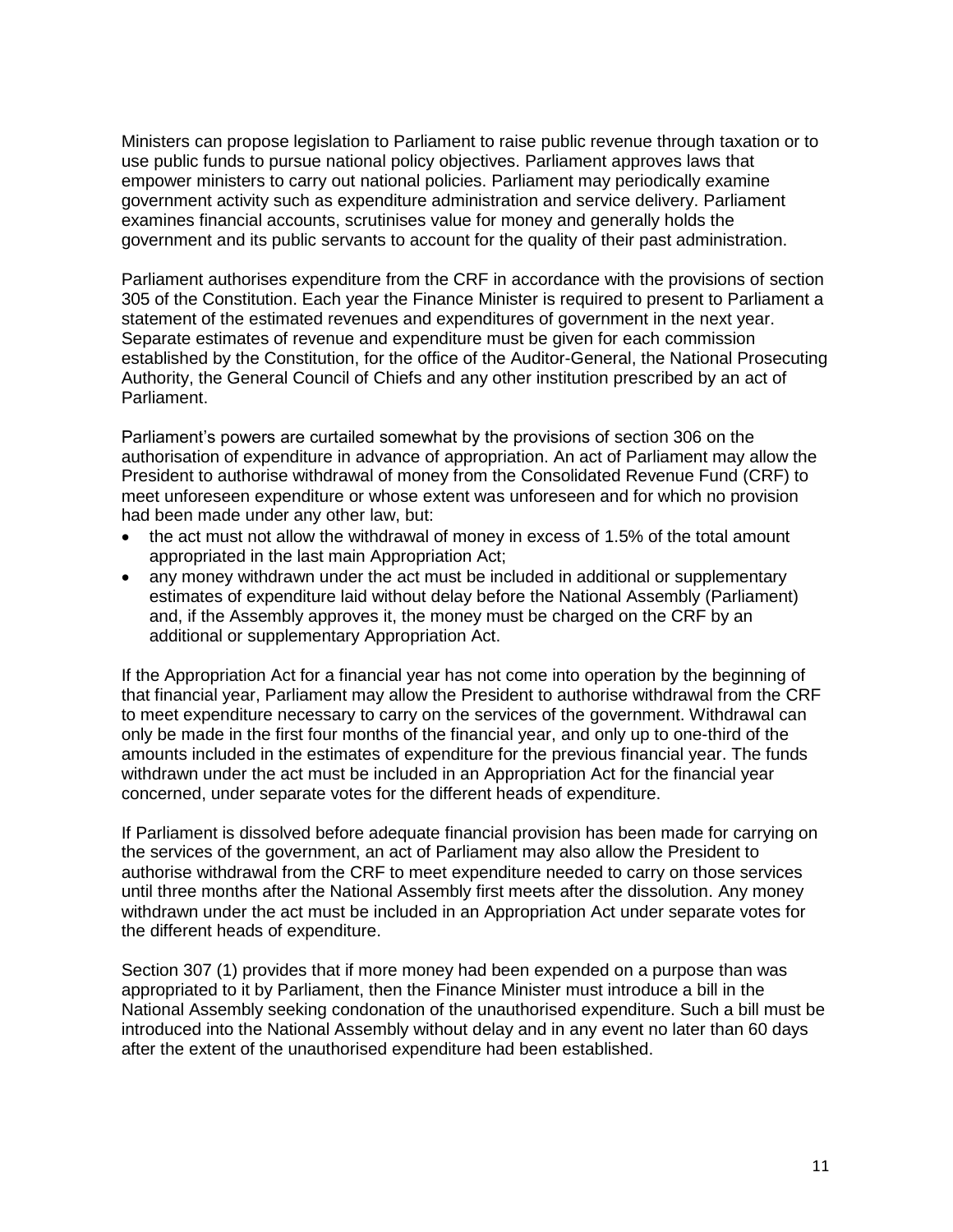The PFMA in section 19 also provides for anticipated or unauthorised excess expenditures:

- for supplementary estimate of the sums required from the CRF to be laid before Parliament if in the financial year the amount appropriated by the Appropriation Act is insufficient for a specific purpose;
- for a statement of expenditure including revised amounts to be tabled with Parliament if at the close of accounts for any financial year it is found that money expended on a vote or purpose is in excess of the amount appropriated for it by an Appropriation Act.

Where Parliament approves these supplements or condones the excess spending, the PFMA requires that a Financial Adjustments Bill be introduced to Parliament for this.

Parliament's role in relation to the Auditor-General is further discussed in section 4.3.

#### <span id="page-12-0"></span>**4.2 Laws covering financial management**

Chapter 17 of the Constitution establishes the overarching framework of public financial management in the provisions of section 298 (1*)* which require the following principles to guide all aspects of public money in Zimbabwe:

- a) there must be transparency and accountability in financial matters;
- b) the public finance system must be directed towards national development, and in particular:
	- i. the burden of taxation must be shared fairly;
	- ii. revenue raised nationally must be shared equitably between the central government, provincial and local tiers of government; and
	- iii. expenditure must be directed towards the development of Zimbabwe; and special provision must be made for marginalised groups and areas;
- c) the burdens and benefits of the use of resources must be shared equitably between present and future generations;
- d) public funds must be expended transparently, prudently, economically and effectively;
- e) financial management must be responsible and fiscal reporting must be clear; and
- f) public borrowing and all transactions involving the national debt must be carried out in the best interests of Zimbabwe.

Section 308 (1) requires every person who has custody or control of public property to safeguard the property and ensure that it is not lost, destroyed, damaged, misapplied or misused; and that every custodian of public money to safeguard the funds and ensure that they are only spent on legally authorised purposes and in legally authorized amounts.

#### <span id="page-12-1"></span>**4.3 Oversight by the Comptroller and Auditor-General**

The Constitution provides in section 309 that there shall be an Auditor-General (termed the Comptroller and Auditor General) whose functions are:

- i. to audit the accounts, financial systems and financial management of all departments, institutions and agencies of government, all provincial and metropolitan councils and all local authorities;
- ii. at the request of the government, to carry out special audits of the accounts of any statutory body or government-controlled entity;
- iii. to order the taking of measures to rectify any defects in the management and safeguarding of public funds and public property; and
- iv. to exercise any other functions that may be conferred or imposed on him or her by or under an act of Parliament.

The Constitution also requires public officers to comply with orders given to them by the Auditor-General to rectify defects in the management of funds. In the exercise of his or her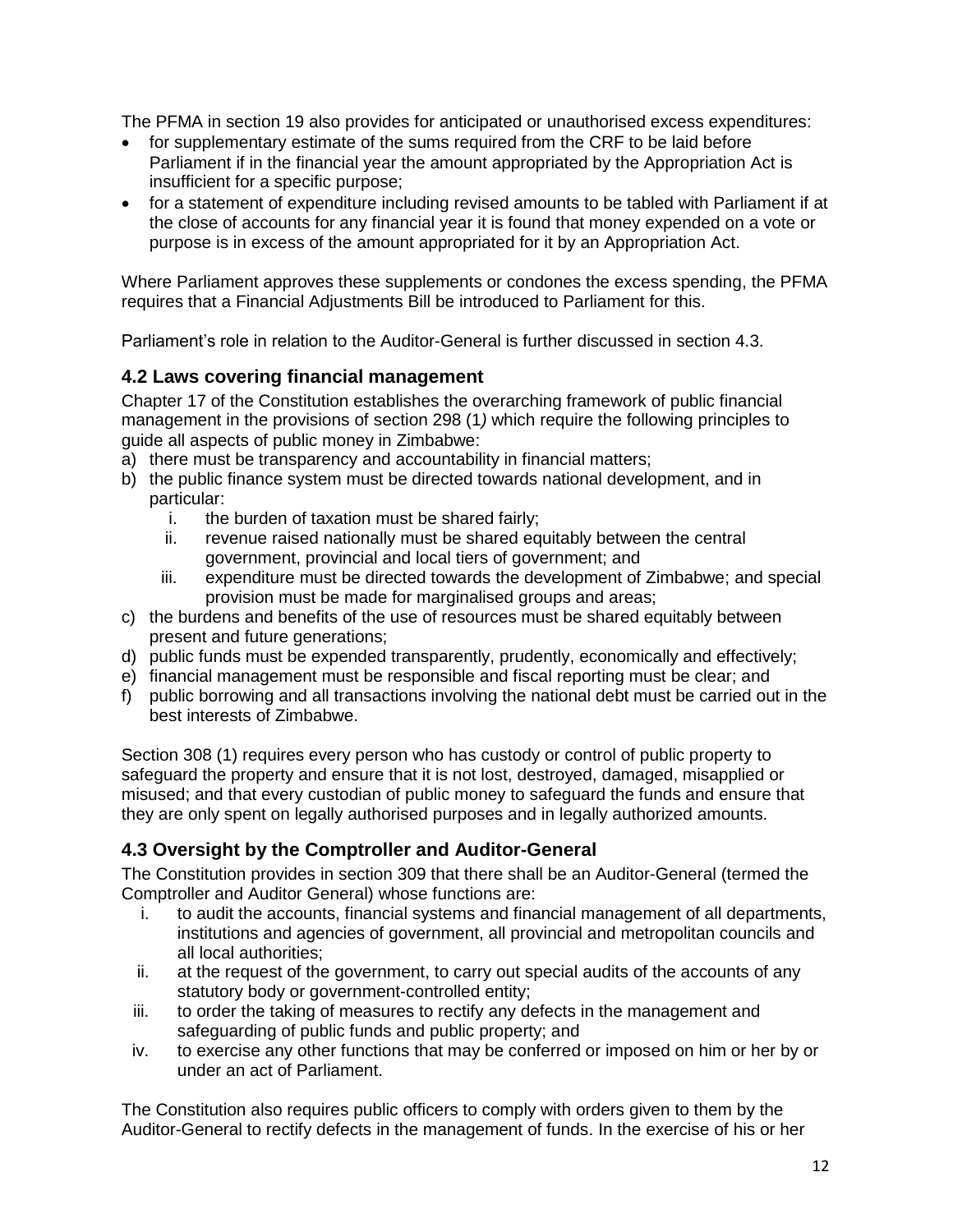functions, the Auditor-General is independent and subject only to the law according to section 311 of the Constitution.

The Audit Office Act [Chapter 22:18] (AOA) in section 5 states that subject to any duty imposed on him or her by any enactment, the Comptroller and Auditor-General has complete discretion in the discharge of functions, particularly in determining whether to carry out any examination in terms of the AOA and as to the manner in which any such examination is carried out.

The AOA also states in section 5 that subject to section 309 of the Constitution, the duties of the Comptroller and Auditor-General are:

- i. to examine, inquire into and audit accounts in terms of section 6;
- ii. to satisfy himself or herself in terms of section 7 as to the safeguarding of public moneys and state property;
- iii. to prepare and submit reports in terms of part III of the act;
- iv. to do any other thing required of him or her by or under this Act or any other enactment.

In addition to auditing the accounts referred to in section 309(2) of the Constitution, section 6 provides that the Comptroller and Auditor-General shall, on behalf of the House of Assembly, audit the accounts of any public entity, or designated corporate body. It may also carry out examinations into the economy, efficiency and effectiveness with which any ministry, public entity, local authority, designated corporate body, statutory fund or other body have used public resources in discharging their functions.

Section 106 (1) of the old Constitution, now repealed, stated that the public accounts of Zimbabwe and of all accounting officers, receivers of revenue and other persons entrusted with public moneys or property of the state be audited annually by the Comptroller and Auditor-General. If the Auditor-General is of the opinion that it would not be appropriate or expedient to examine and audit any particular account or fund or any particular class of documents, he or she would notify the relevant minister and the Speaker of Parliament of this and, unless otherwise directed by Parliament, would not audit this fund. Section 6 of the AOA regarded such funds as not being public money for the purposes of the AOA. The new Constitution has not retained this provision, and in terms section 5 of AOA the Auditor-General has unfettered discretion in the discharge of his or her duties on all public funds, without exceptions.

#### <span id="page-13-0"></span>**4.4 Oversight by and roles of Treasury**

Section 2 of the PFMA provides that the Minister of Finance or any officer in the Ministry of Finance authorised by the minister in writing acts on behalf of the Treasury. The Treasury has the duty to make sure that the state and all institutions and agencies of government at every level use their powers only as intended; that revenue is raised, and the funds spent only within the agreed limits. The PFMA sets the ground rules for the administration of public money. It provides, amongst other matters, for:

- the control and management of public resources and their protection and recovery;
- the appointment, powers and duties of the Accountant-General and the staff;
- the national budget and preparation of financial statements; and
- the regulation and control of public entities.

The object of the PFMA set in the act is to secure transparency, accountability and sound management of the revenues, expenditures, assets and liabilities of ministries, designated corporate bodies and public entities, constitutional entities and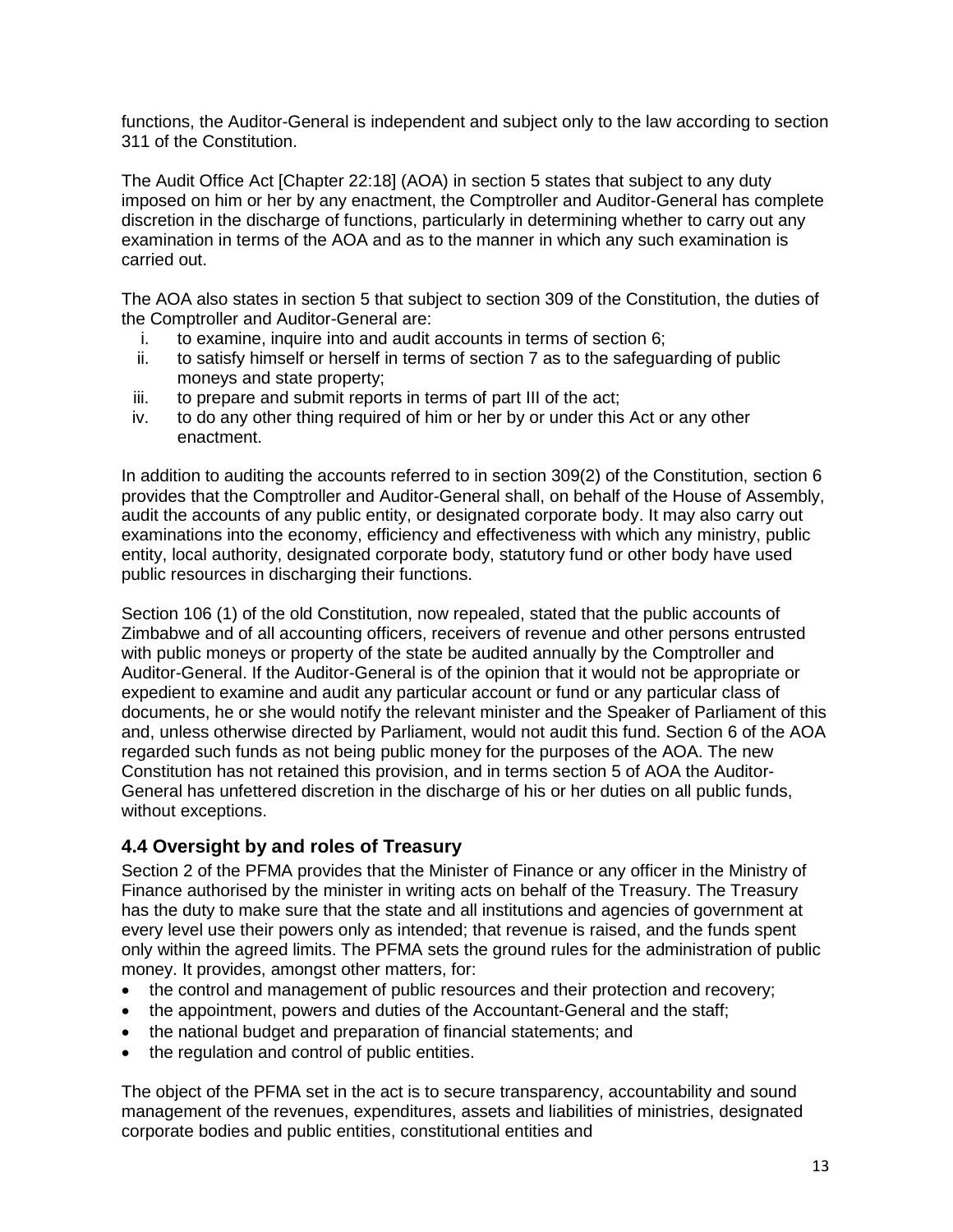statutory funds. It mandates Treasury to manage the CRF, determine the manner in which public resources are accounted for and to exercise a general direction and control over public resources. Treasury may, by notice to officers concerned, issue instructions or directions in terms of section 78 in relation to matters involving:

- a) the collection, receipt, custody, control, issue or expenditure of public money;
- b) the acquisition, receipt, custody, control, issue, sale, delivery, transfer or disposal of any state property;
- c) the expenditure on any service involving a charge on the Consolidated Revenue Fund;
- d) the operation of any statutory fund;
- e) the acceptance, on behalf of the state, of any gift, donation, bequest or other grant of moneys or other property which is made subject to a condition or is likely to involve a charge on the Consolidated Revenue Fund; and how such funds are to be accounted for.

These instructions or directions may require an accounting officer or receiver of revenue to issue written departmental instructions to the officers in his or her ministry or department. The act further states that where a provision applies to Parliament, any controlling and supervisory functions of Treasury in terms of that provision will be performed by the Speaker of the House of Assembly

#### <span id="page-14-0"></span>**4.5 Oversight by and roles of Ministry of Finance**

Subject to the PFMA and any other act, the Minister of Finance is responsible for the management of the CRF and the supervision, control and direction of all matters relating to the public resources of Zimbabwe. The Minister of Finance is mandated by section 7 of the PFMA to develop and implement a macroeconomic and fiscal policy for Zimbabwe and within this to supervise and monitor the finances of Zimbabwe; coordinate international and intergovernmental financial and fiscal relations; and to advise government on the allocation of public resources as between ministries, reporting units, public entities, constitutional entities and any government programmes. Section 305 (1) of the Constitution states that every year the minister responsible for finance must present to the National Assembly a statement of the estimated revenues and expenditures of the government in the next financial year.

In the PFMA the minister has a duty to:

- i. table full and transparent accounts from time to time and not less than annually with Parliament indicating the current and projected state of the economy, the public resources of Zimbabwe and the fiscal policy of the government;
- ii. establish systems throughout government for planning, allocating and budgeting for the use of public resources and approving all requests for the issue of public moneys prior to their inclusion in any estimates of expenditure for submission to Parliament in accordance with the PFMA;
- iii. provide a full account to Parliament for the use of public resources; and
- iv. ensure regularity and propriety in the handling and expenditure of public resources.

According to s*e*ction 88 of the PFMA the Minister of Finance may make regulations prescribing:

- i. the manner, form and circumstances in which complaints, disciplinary measures and criminal charges of financial misconduct must be processed or undertaken and a report thereon made to the Treasury and the Comptroller and Auditor-General, including a report on:
	- a. the particulars of the alleged financial misconduct; and
	- b. the steps taken in connection with such financial misconduct;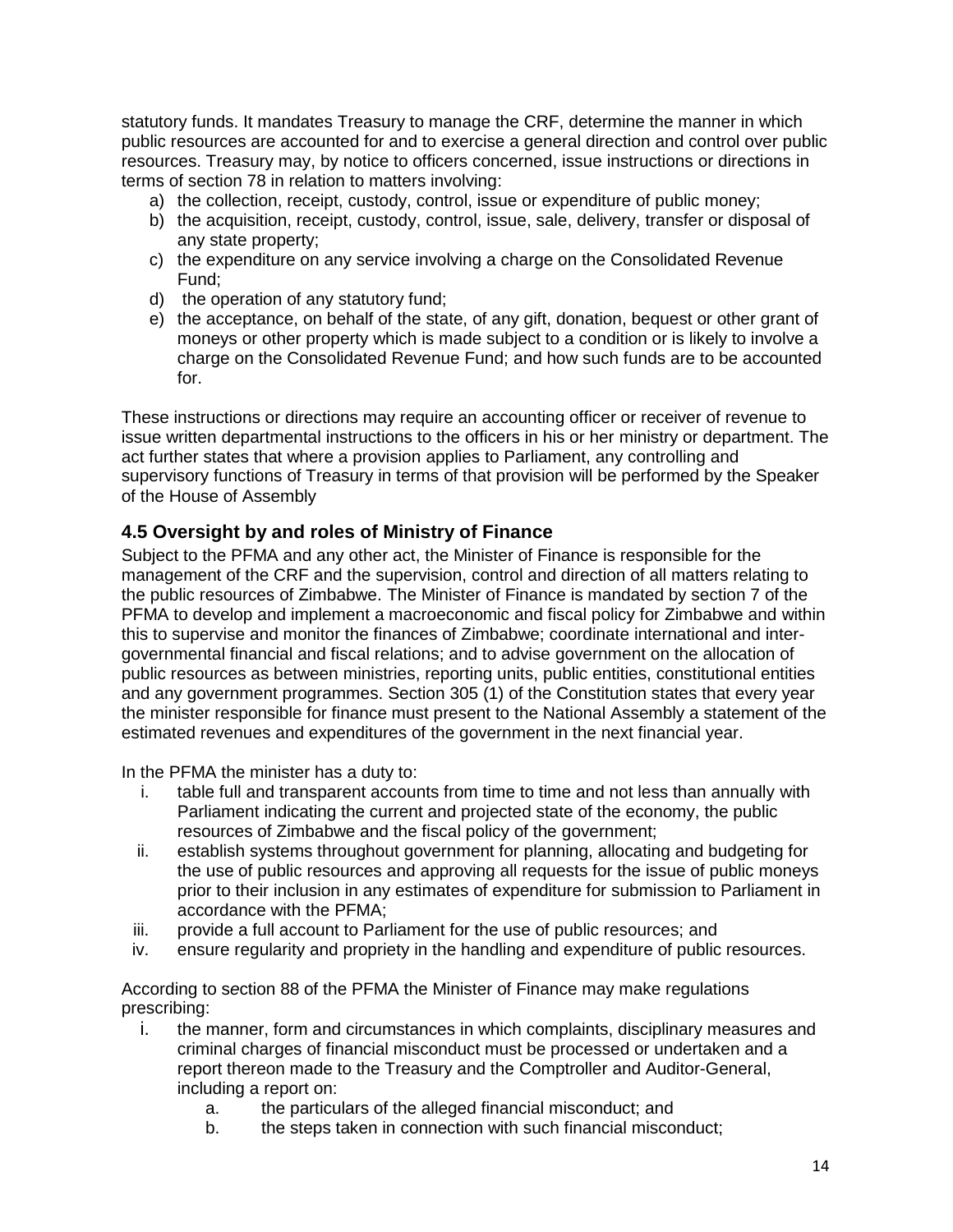- ii. matters relating to the investigation of allegations of, and disciplinary sanctions for, financial misconduct;
- iii. the circumstances in which the Treasury may direct that disciplinary steps be taken or criminal charges laid against a person for financial misconduct;
- iv. the circumstances in which a disciplinary board hears a charge of financial misconduct shall include a person whose name appears on a list of persons with expertise in state finances or public accounting compiled by the Treasury;
- v. the circumstances in which the findings of a disciplinary board and any sanctions imposed by the board shall be reported to the Treasury and the Comptroller and Auditor-General;
- vi. any other matters to the extent necessary to facilitate the objects of part V of the act.

<span id="page-15-0"></span>The Minister of Finance is also assigned to administer the Procurement Act [Chapter 22:14] which makes provision for the procurement of goods, construction work and services by the state, statutory bodies and other persons. The Procurement Act gives the Minister of Finance significant power in relation to the definition of a procuring entity in section 2 of the act. The Minister may, by statutory instrument, declare any local authority or other person to be a procuring entity for the purposes of this act. However, the Minister should not make any such declaration in relation to a person, other than a body corporate wholly owned or controlled by the state, without that person's consent.

To be declared a "procuring entity" brings a corporate body or person within the remit of Procurement Act and the State Procurement Board, which has a mandate to conduct procurement on behalf of procuring entities, where the procurement is of a class prescribed in procurement regulations; and to supervise procurement proceedings conducted by procuring entities, in order to ensure proper compliance with this act;

#### **4.6 Oversight by and roles of accounting officers and authorities**

In section 205, the Constitution establishes permanent secretaries of ministries who are appointed by the President after consultation with the Civil Service Commission for a fiveyear term renewable once only, subject to competence, performance and delivery. Section 10 (1) of the PFMA provides that the Minister of Finance, on the advice of the Secretary, shall prescribe an accounting officer in respect of each expenditure vote. The officer shall control and be accountable for the expenditure of money applied to that vote by an Appropriation Act and for all revenues and other public money received, held or disposed of, by or on account of any ministry, reporting unit, public entity or constitutional entity for which the vote provides. Traditionally, this role has been exercised by permanent secretaries responsible for ensuring that the estimates presented to Parliament for a ministry's annual expenditure are within the statutory powers and within government's expenditure plans. They also ensure that the use of public money is within the ambit of the budget vote and consistent with the estimate and must answer to Parliament for the stewardship of those responsibilities. Failure to comply with section 10 or the requirements of part IV of the PFMA constitutes an act of financial misconduct in accordance with section 85 (1) paragraph (a) and (b*)* and could result in disciplinary proceedings or criminal charges in accordance with section 87 and section 91.

Section 14 of the PFMA also provides that if an accounting officer is directed by a minister or deputy minister to order or commit a payment that an accounting officer believes is not authorised in terms of this act or any enactment or a receiver of revenue is directed by a minister or deputy minister that they:

- i. not collect any public money that such receiver of revenue believes he or she should collect; or
- ii. deal with public money in a manner that the receiver of revenue believes he or she is not authorised to deal with in terms of the PFMA or any other Act.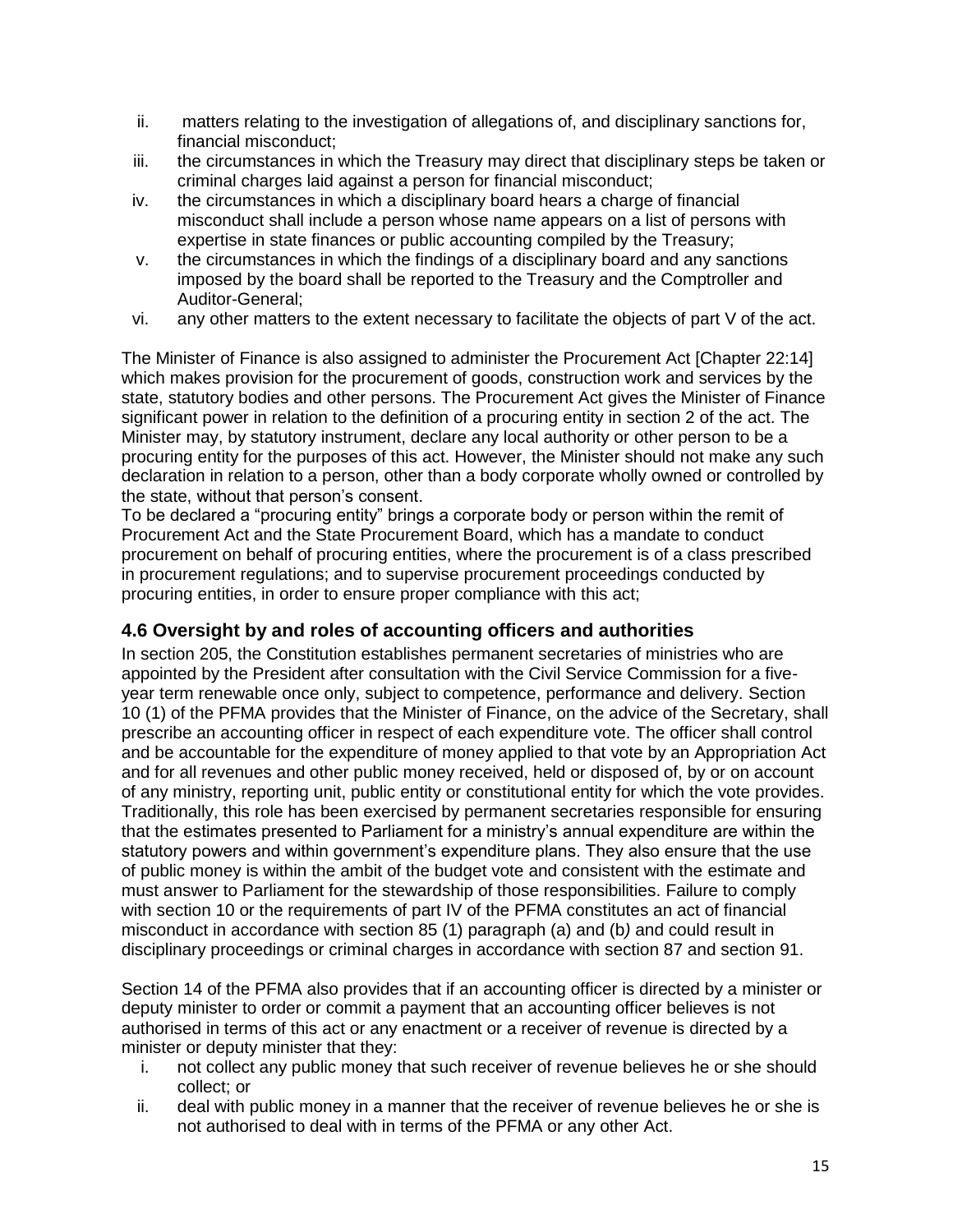The accounting officer should submit in writing to the minister or deputy minister, as the case may be, his or her objections and reasons therefor. If, after receiving any objections and reasons, the minister or deputy minister instructs the accounting officer or receiver of revenue in writing to do anything referred to in (i) or (ii) above, the accounting officer or receiver of revenue shall comply with the instruction and shall immediately submit a written report thereon to the minister, the Accountant-General, the Comptroller and Auditor-General and the Secretary to Cabinet.

Section 14 (3) also provides that if an officer is directed by a superior officer or by a minister or deputy minister:

- i. to order or commit a payment the officer believes he or she is not authorised to make in terms of this act or any enactment; or
- ii. not to collect any public moneys the officer believes he or she should collect; or
- iii. to deal with public money in a manner the officer believes he or she is not authorised to deal with in terms of this act or any enactment

the officer shall submit to his or her accounting officer in writing his or her objections and reasons therefor. If, after receiving any objections and reasons, the accounting officer or a minister or deputy minister instructs the officer in writing to do anything referred to above, the officer shall comply with such instruction and shall immediately submit a written report thereon to the Accountant-General and the Comptroller and Auditor-General. Where the direction that gave rise to the objections was given by a minister or deputy minister, to the Secretary to the Cabinet; the officer shall submit with the report a copy of the instruction concerned.

The PFMA requires that every public entity have an authority accountable for the purposes of the act. According to section 41, if the public entity:

- i. has a board or other controlling body, that board or body shall be the accounting authority for that entity; or
- ii. does not have a board or other controlling body, the chief executive officer or the person in charge of that public entity shall be the accounting authority for that public entity unless the enactment or memorandum and articles of association or foundational document relating to that public entity designates another person as the accounting authority.

Treasury may, in exceptional circumstances, approve or appoint a person other than those referred to above as the accounting authority for a public entity. Treasury may also, at any time, withdraw an approval or such instruction.

Section 42 of the PFMA provides the fiduciary duties of accounting authorities. It provides that the accounting authority for a public entity shall:

- i. exercise the utmost care to ensure reasonable protection of the assets and records of the public entity;
- ii. act with fidelity, honesty, integrity and in the best interests of the public entity in managing the affairs of the public entity;
- iii. on request, disclose to the appropriate minister all material facts, including those reasonably discoverable, that in any way may influence the decisions or actions of the appropriate minister in relation to that public entity; and
- iv. seek, to the extent that it is competent for the accounting authority to do so, to prevent any prejudice to the financial interests of the state.

In an accounting authority (if it is a board or other body) every member of the accounting authority may not act in a way that is inconsistent with the responsibilities of an accounting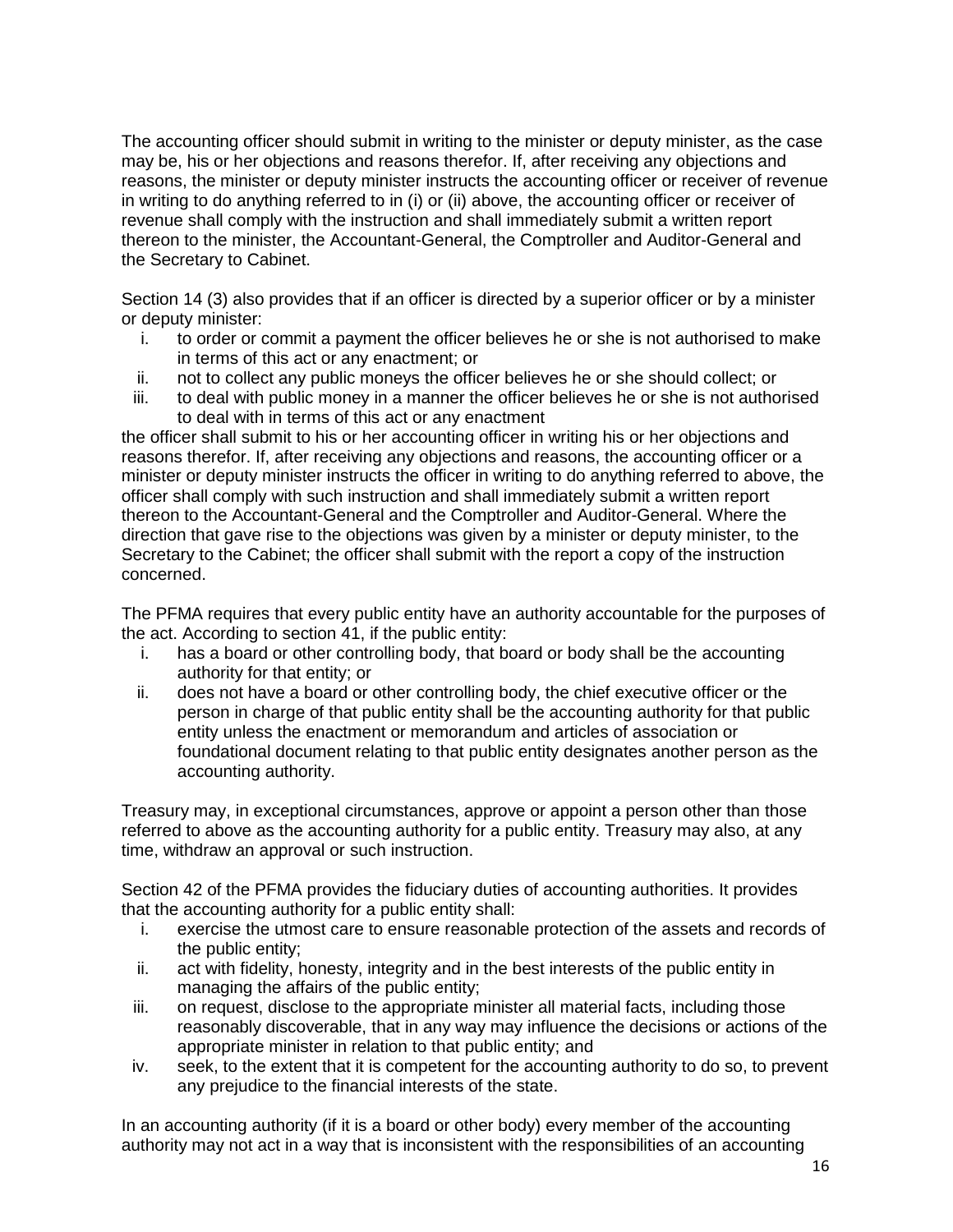authority under the PFMA or use the position of such an authority, or any confidential information obtained as such an authority, for personal gain or to improperly benefit another person. If an accounting authority is a board or other body, a member thereof shall disclose to the other members of the accounting authority any direct or indirect personal or private business interest that that member or any spouse, partner or close family relation of that member may have in any matter before the accounting authority and withdraw from the proceedings of the accounting authority when the matter is considered, unless the other members of the accounting authority decide that the member's direct or indirect interest in the matter is trivial or irrelevant.

The accounting authority is responsible for the management, including the safeguarding of the assets and revenue and expenditure and liabilities of the public entity. Section 44 of the PFMA states that the accounting authority for a public entity shall ensure that that public entity establishes and maintains effective, efficient and transparent systems of financial and risk management and internal controls, a system of internal audit under the control and direction of an audit committee, an appropriate procurement and provisioning system that is fair, equitable, transparent, competitive and cost-effective and a system for properly evaluating all major capital projects prior to a final decision on the project. Accounting authorities are required to take effective and appropriate steps to collect all revenue due to the public entity and prevent irregular expenditure, fruitless and wasteful expenditure, losses resulting from criminal conduct, and expenditure not complying with the operational policies of the public entity and to manage available working capital efficiently and economically.

The accounting authority of a public entity has a duty to comply with any tax, levy, duty, pension and audit commitments imposed by any enactment. It must take effective and appropriate disciplinary steps against any employee of the public entity who contravenes or fails to comply with applicable provisions of the PFMA or commits an act undermining the financial management and internal control system of the public entity or incurs or permits irregular expenditure or fruitless and wasteful expenditure. The authority is responsible for the submission by the public entity of all financial statements, reports, returns, notices and other information to the House of Assembly, the appropriate minister or the Treasury, required by the PFMA and to comply with the provisions of the PFMA and any other act applying to the public entity.

If an accounting authority is unable to comply with any of the responsibilities of an accounting authority, it should promptly report the inability, together with the reasons therefor, to the appropriate minister and the Treasury.

#### <span id="page-17-0"></span>**4.7 Oversight by and roles of the Accountant-General**

Section 9 of the PFMA provides for an Accountant-General answerable to the Secretary of Finance, whose office forms part of the Public Service, and who is appointed by the President on the recommendation of the Public Service Commission for a term of five years and on such other terms and such conditions as shall be specified in the appointment. The Accountant-General is a senior professional accountant or auditor and registered as a public accountant or auditor in terms of the Public Accountants and Auditors Act [*Chapter 27:12*] for a period of not less than five years.

The Accountant-General is responsible to the Secretary for the compilation and management of the public accounts and the custody and safety of public resources, and for that purpose the Accountant-General may, in the manner prescribed and with the prior consent of the Secretary, give such instructions of a general or specific character to accounting officers, as may be necessary for the effectual implementation of the PFMA. The Accountant-General: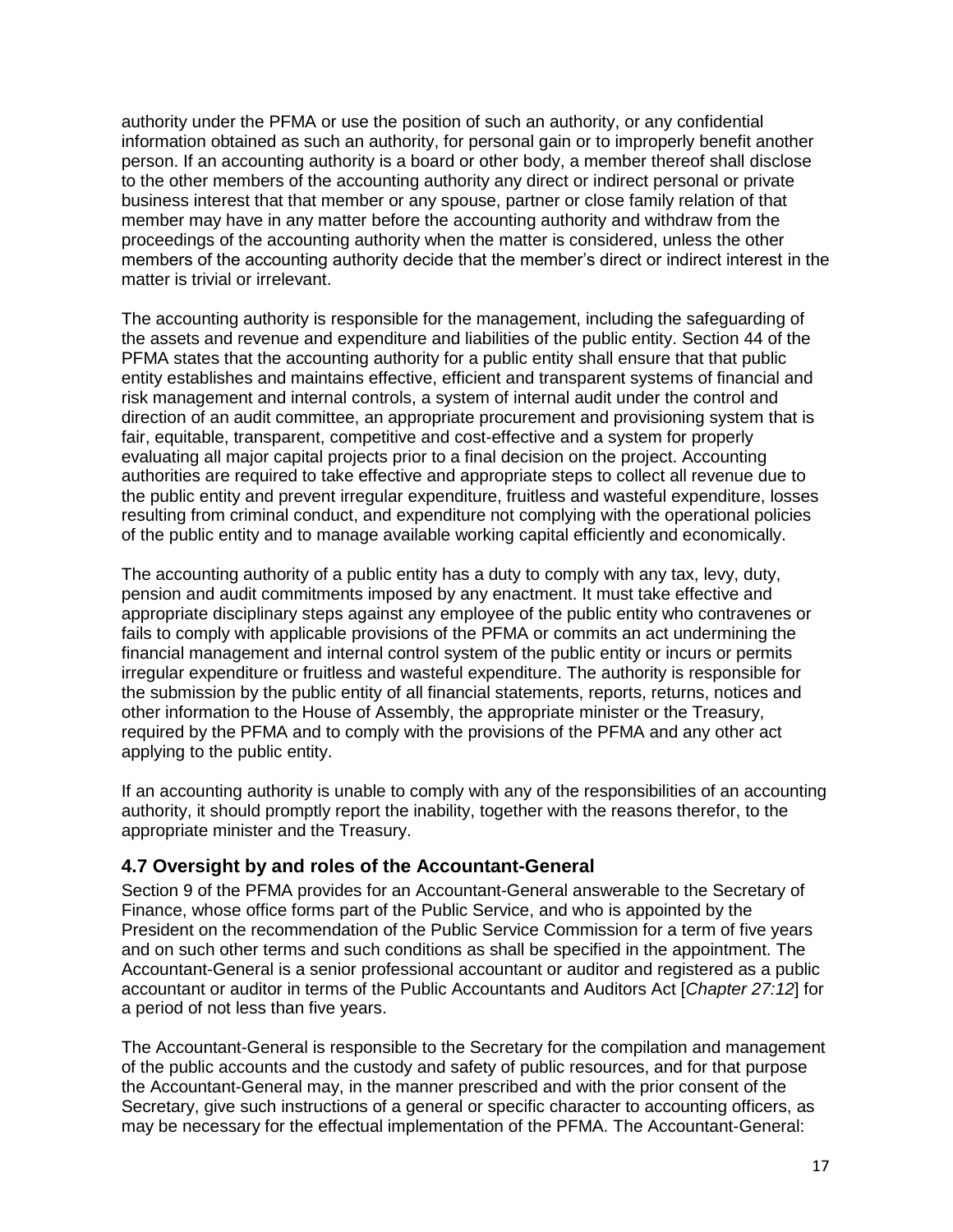- i. specifies for every ministry, reporting unit or statutory fund the basis of the accounting system to be adopted and the classification system to be used, and ensures that a proper system of accounts is established in each of them, and that all money received and paid by the government is brought promptly and properly to account;
- ii. refuses payment on any voucher in support of a charge on the CRF that is defective in any way or which contravenes the Constitution or PFMA or any other act or instructions properly made or given, provided that the Accountant-General may admit or allow any payment against a defective, lost or destroyed voucher if satisfied with the explanation given to him or her by an officer;
- iii. reports in writing any apparent defect in the control of revenue, expenditure, cash, stores and other public resources in the care of any ministry, reporting unit or statutory fund and any breach or non-observance of regulations, directions or instructions pertinent to such public resources, which may come or be brought to his or her attention;
- iv. ensures, in so far as is practicable, that adequate provisions exist for the safe custody of public moneys, securities, negotiable instruments and financial statements; and
- v. takes precautions, by efficient checks including inspections against the occurrence of fraud, embezzlement and negligence in connection with public resources.

#### <span id="page-18-0"></span>**4.8 Measures to prevent and sanctions for financial misconduct**

Section 254 of the Constitution deals with the establishment and composition of the Zimbabwe Anti-Corruption Commission, consisting of:

- a chairperson appointed by the President after consultation with the Committee on Standing Rules and Orders; and
- eight other members appointed by the President from a list of not fewer than twelve nominees submitted by the Committee on Standing Rules and Orders.

Members of the Zimbabwe Anti-Corruption Commission must be chosen for their integrity and their knowledge of and experience in administration or the prosecution or investigation of crime or for their general suitability for appointment. At least one must be qualified to practise as a legal practitioner in Zimbabwe and have been so qualified for at least seven years. At least one must be qualified to practise as a public accountant or public auditor in Zimbabwe, and have been so qualified for at least seven years. At least one must be a person with at least ten years' experience in the investigation of crime.

The functions of Zimbabwe Anti-Corruption Commission provided in section 255 are to:

- i. investigate and expose cases of corruption in the public and private sectors;
- ii. combat corruption, theft, misappropriation, abuse of power and other improper conduct in the public and private sectors;
- iii. promote honesty, financial discipline and transparency in the public and private sectors;
- iv. receive and consider complaints from the public and to take such action in regard to the complaints as the Commission considers appropriate;
- v. direct the Commissioner-General of Police to investigate cases of suspected corruption and to report to the Commission on the results of any such investigation;
- vi. refer matters to the National Prosecuting Authority for prosecution;
- vii. require assistance from members of the Police Service and other investigative agencies of the state; and
- viii. make recommendations to the government and other persons on measures to enhance integrity and accountability and prevent improper conduct in the public and private sectors.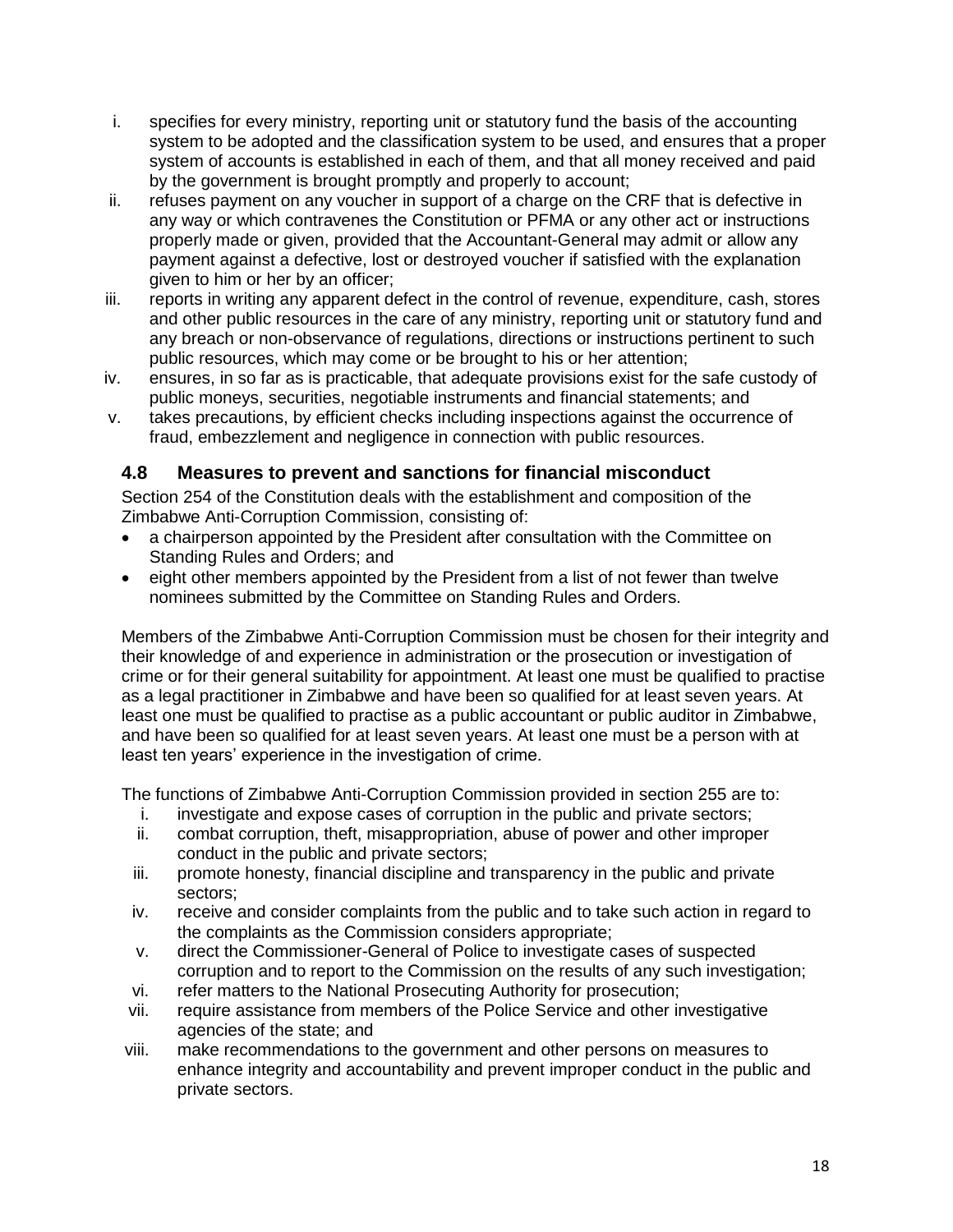In section 6 of the Prevention of Corruption Act [Chapter 9:16] (POCA) the Minister of Justice may specify persons where he or she on reasonable grounds, suspects that any person:

- i. by theft, fraud or other unlawful means has caused the misappropriation or loss of property of the state, a statutory body, a local authority or any other person;
- ii. has received property from the state, a statutory body, a local authority or any other person, whether directly or indirectly, in contravention of any law or as a result, either direct or indirect, of the action of any person who has caused misappropriation or loss such as is referred to in (i) above;
- iii. has accepted or obtained any benefit, advantage or profit corruptly or in circumstances that amount to an offence in terms of the POCA or the Bribery and Corruption chapter of the Criminal Law Code;
- iv. is associated with, or has been party to any transaction whatsoever with, any other person who has done anything referred to above and, as a result of such association or transaction, may be liable to the state, a statutory body, a local authority or any other person for any claim or proceedings in respect of any property or be liable to have the transaction set aside.

If the Justice Minister is satisfied that it is in the national interest to do so, he or she may, by notice published in the *Gazette*, declare such person to be a specified person.

On the prevention of victimisation in the POCA*,* section 14 states that a "corrupt practice" includes any contravention of Chapter IX on Bribery and Corruption of the Criminal Law Code, any misappropriation or loss of property caused by theft, fraud or other unlawful means or any receipt of property in contravention of any law or as a result, whether direct or indirect, of the action of any person who has caused misappropriation or loss. Further, any person who, without lawful excuse, prevents any other person from giving information concerning any corrupt practice, threatens, prejudices or does any other thing calculated or likely to deter such person from giving any information or after giving information concerning any corrupt practice is guilty of an offence and liable to a fine not exceeding level seven and/ or to imprisonment for a period not exceeding two years.

Section 85 of the PFMA provides that an accounting officer for a ministry, reporting unit, public entity, constitutional entity, statutory fund or a constitutional entity to whom this power or duty is assigned commits an act of financial misconduct if they willfully or negligently fail to comply with the act or make or permit any unauthorised expenditure, irregular expenditure or fruitless and wasteful expenditure. Section 86 (2) provides that if the accounting authority is a board or other body, every member thereof is individually liable for any financial misconduct of the accounting authority. There are additional offences provided for in the PFMA sections 85-88 and section 91 and in the Criminal law Codification and Reform Act.

Financial misconduct is a ground for the dismissal or other disciplinary sanction. Section 87 of the PFMA provides that a charge of financial misconduct must be investigated, heard and disposed of in terms of the applicable statutory or other conditions of appointment or employment. Section 88 permits the minister to regulate the manner, form and circumstances in which complaints, disciplinary measures and criminal charges of financial misconduct are processed or undertaken and reported to Treasury and the Comptroller and Auditor-General, including through a disciplinary board, the circumstances in which the Treasury or a disciplinary board may direct that disciplinary steps be taken or criminal charges laid against a person for financial misconduct; the reporting in such measures to Treasury and the Comptroller and Auditor-General; and any other matters to the extent necessary to facilitate the sanctions for financial misconduct.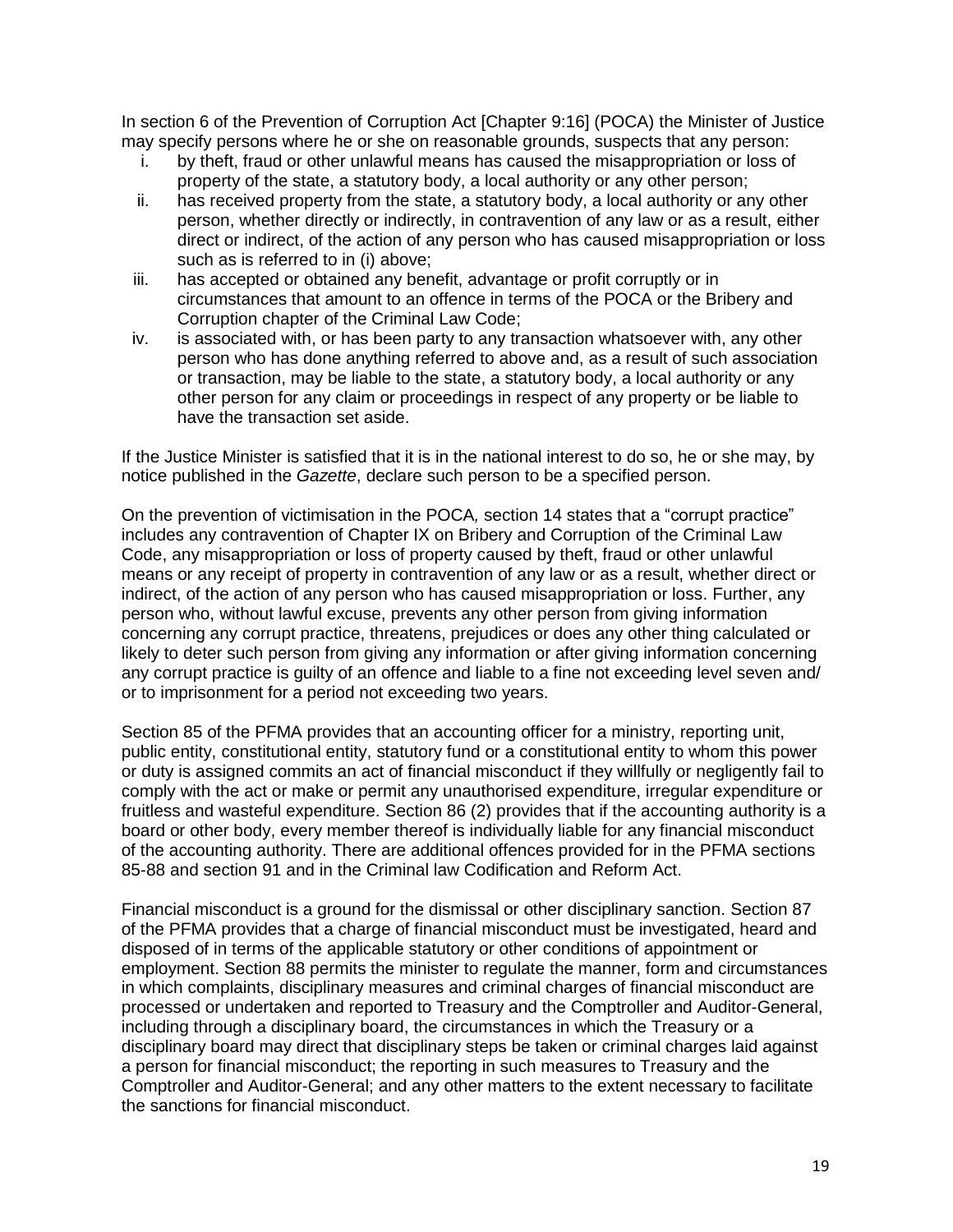## <span id="page-20-0"></span>**5. Collection, pooling, allocation and expenditure of funds**

Most public expenditure is financed from centrally agreed multiyear budgets administered by the Treasury, which oversees jpw departments use their budget allocations. As noted earlier, the Treasury operates financial controls to respect Parliament's concern to prevent unauthorised expenditure. The multiyear departmental budgets agreed collectively among ministers do not of themselves confer authority to spend or commit resources. Parliamentary agreement, usually through Estimates of Expenditure and appropriations procedure, is also essential.

Section 301 of the Constitution provides for the allocation of revenues between provincial and local tiers of government. The Constitution states that an act of Parliament must provide for the equitable allocation of capital grants between provincial and metropolitan councils and local authorities and any other allocations to provinces and local authorities, and any conditions on which those allocations may be made. The act referred to in section 301 (1*)*  must take into account, amongst other factors: the national interest; any provision that must be made in respect of the national debt and other national obligations; the needs and interests of the central government, determined by objective criteria; the need to provide basic services, including educational and health facilities, water, roads, social amenities and electricity to marginalised areas; the fiscal capacity and efficiency of provincial and metropolitan councils and local authorities; developmental and other needs of provincial and metropolitan councils and local authorities; and economic disparities within and between provinces. Section 301 (3) also requires that not less than 5% of the national revenues raised in any financial year must be allocated to the provinces and local authorities as their share in that year. The Urban Councils Act and Rural District Council Act deal with financial provisions of local authorities and urban councils. Further analysis, beyond the scope of this report, is needed to determine any revisions needed to align these laws with the new constitutional provisions.

#### <span id="page-20-1"></span>**5.1 Expenditures from the consolidated revenue fund**

The power to control expenditure from the CRF is bestowed on Treasury by section 17 of the PFMA which provides that no payment involving a charge upon the CRF be made without the written authority of the Treasury or unless provision has been made by act of Parliament.

Treasury authorises the issue of funds from the CRF for specified purposes not exceeding the amount so appropriated. If the amount appropriated is not specified, then as estimate by Treasury is required for such purpose. Treasury also authorises funds for investments and any other public moneys that are not revenues, which have been or may be paid into the CRF for any purpose. The Treasury may limit or suspend any authorised expenditure if, in its opinion, such action is in the public interest. Such authorisation only applies to the financial year in question and any unspent amount must be returned to the CRF, unless specifically noted as required and authorised as a grant.

Whenever any money has been appropriated under a vote of Parliament for a particular purpose, the Treasury may authorise the application of an expected saving on that vote to meet an excess of expenditure on any existing subhead of that vote or expenditure on a new subhead of that vote. Where, prior to the closing of the accounts of a financial year that relate to money appropriated by any act, it is found that an amount has been improperly charged against such appropriation, that amount shall be disallowed and the expenditure recorded against that appropriation in that financial year treated as an advance and the expenditure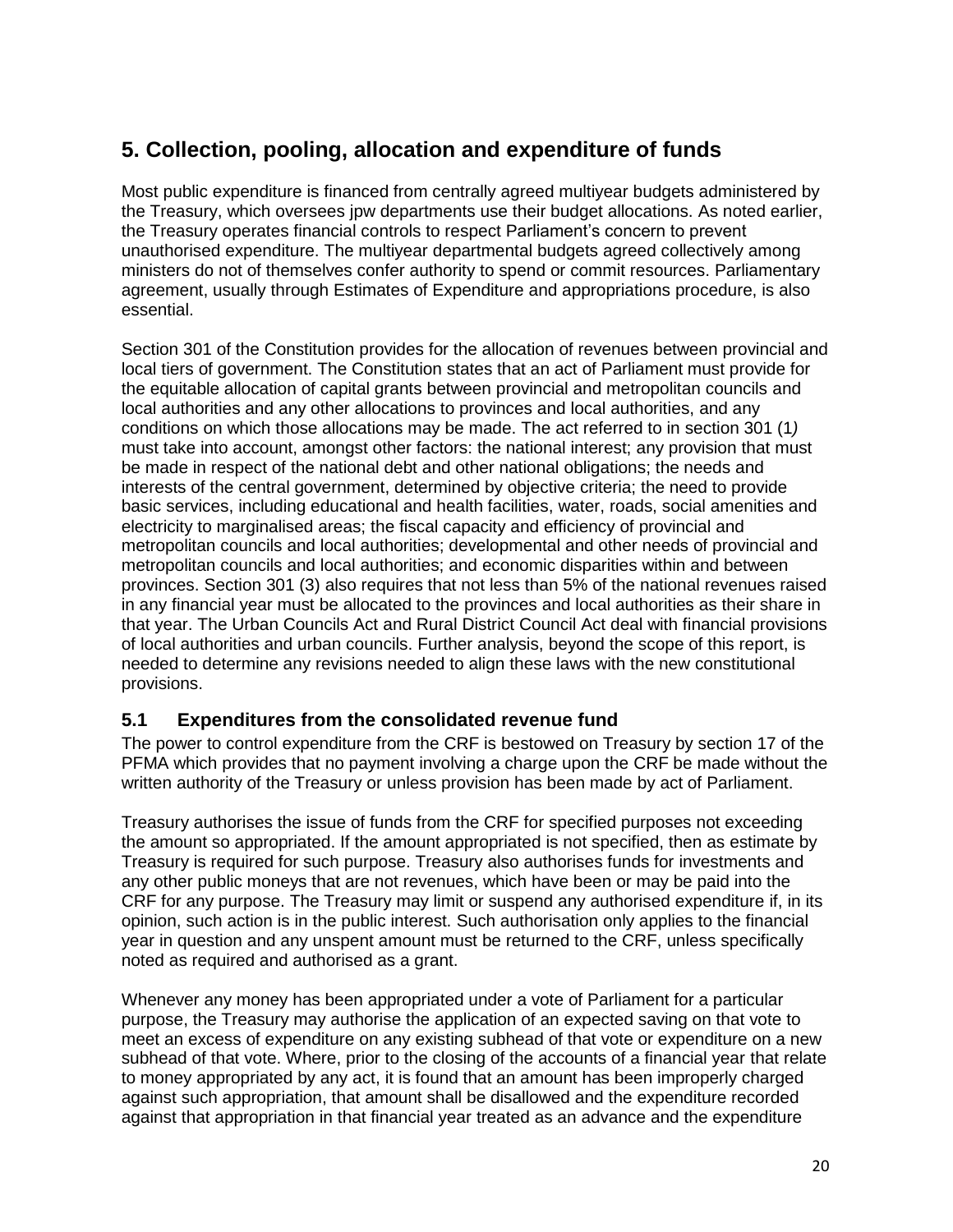reduced by the amount disallowed, until such time as the amount has been recovered or the charge has been otherwise adjusted.

Section 28 of the PFMA provides that the minister lay before the House of Assembly the annual budget for the forthcoming financial year, not earlier than 30 days before or not later than 30 days after the start of the forthcoming financial year. The budget should state the estimates of the revenues, expenditure and financing requirements for the Government of Zimbabwe for that year; for each vote of expenditure a statement of the classes of outputs expected to be provided from that vote during the year and the performance criteria to be met in providing those outputs. If Parliament is dissolved less than three months before the commencement of any financial year, the estimates for that year may be laid before the House of Assembly as soon as possible after the commencement of that year. The votes of expenditure contained in the estimates other than statutory expenditure are included in an Appropriation Bill, which is introduced in the House of Assembly to provide for the issue from the CRF of the sums necessary to meet the expenditure and the appropriation of those sums to the purposes specified. The minister may, through the appropriate portfolio committee of Parliament, seek Parliament's views in the preparation and formulation of the annual budget, for which purpose the appropriate portfolio committee shall conduct public hearings to elicit the opinions of as many stakeholders as possible.

Sections 46 and 47 of the PFMA require the accounting authority for every designated corporate body and specified public entity to submit to the accounting officer of the appropriate ministry and to the Accountant-General its projection of revenue, expenditure and borrowings for that financial year in the prescribed format and an annual corporate plan in the prescribed format covering the affairs of that designated corporate body, including its subsidiaries, for the following three financial years, including targets, outputs and outcomes. This must be submitted at least 30 days (or any greater period agreed by the appropriate ministry with the Accountant-General) before the start of its financial year. A public entity may not budget for a deficit, and may not accumulate surpluses, unless it obtains the prior written approval of the Treasury. The accounting authority for such public entity shall be responsible for ensuring that the expenditure of the public entity is in accordance with the approved budget.

The accounting authority for a public entity shall, before it engages in any of the following transactions, promptly notify and seek the approval of the Treasury and appropriate minister in writing, namely:

- the establishment or participation in the establishment of a company or subsidiary by the public entity;
- participation to a significant extent by the public entity in a partnership, trust, unincorporated joint venture or similar arrangement; (the meaning of significant is further detailed in the act in this and subsequent clauses)
- the acquisition or disposal of a significant shareholding in a company;
- the acquisition or disposal of a significant asset;
- the commencement or cessation of a significant business activity; or
- any other transaction involving a significant change in the nature or extent of its interest in a partnership, trust, unincorporated joint venture or similar arrangement:

If the appropriate minister lodges no objections in writing to any such transaction within 30 days of being notified thereof, the transaction concerned shall be deemed to have been approved by the appropriate minister. The minister may also exempt in writing any public entity from complying with this subsection.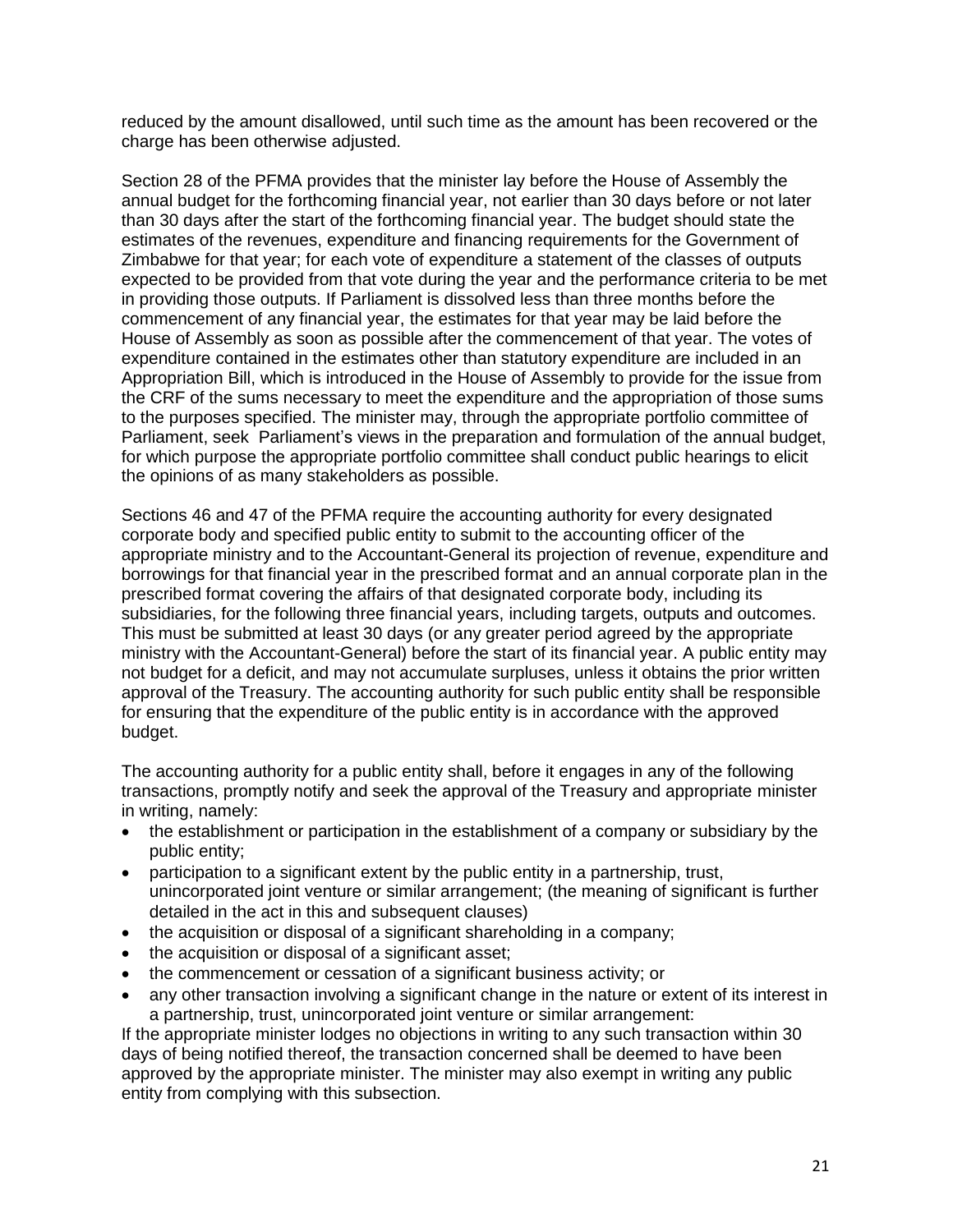#### <span id="page-22-0"></span>**5.2 Expenditures from other public entities**

While designated ministers have overall oversight of a number of public entities and statutory funds, in their daily operations they report more directly to their own accounting authorities (which may be appointed by the minister in terms of the enabling law), provide estimates and annual reports, and settle their budgets directly with the Treasury. For instance, public entities run by hospital management boards in practice submit their budgets through the MoHCC, which are consolidated into one document. Disbursements are made to them through the MoHCC. In most instances, as shown in the examples below, the enabling law specifies who is responsible in terms of accountability for the use of funds, what the reporting requirements are, how such entities are to be overseen and monitored and the mechanisms by which PFMA compliance is assured.

The enabling Acts of these institutions now need to be reviewed to realign them to ensure compliance with applicable provisions of the Constitution and the PFMA and the AOA that came into operation in 2010.

**Hospital Management Boards (HMBs)** are established under the Health Services Act [Chapter 15:16] for each government central, provincial, district or general hospital. HMBs are body corporates capable of suing and being sued in their own name and, subject to this act, performing all acts that bodies corporate may by law perform. They are the responsible authority for the hospital concerned.

Their functions are to:

- i. provide for the care and treatment of the patients at the hospital
- ii. hire and fire staff; including providing facilities for the teaching and training of health personnel for teaching hospitals;
- iii. conduct negotiations with the ministry on the grants appropriated for the hospital;
- iv. ensure best use of the resources available to the hospital in the interests of the patients;
- v. implement government health policy; and to
- vi. devise means of financing the operations of the hospital on a continuing and sustainable basis and maintaining and improving the hospital.

In exercising these functions as a government hospital, the HMB has a duty to regard the social obligations of the hospital to provide for the health needs of the public and to assist in the implementation of national health policies and the formulation of institutional health management arrangements. Every hospital management board shall, before the commencement of each year to which the plan relates, devise an annual plan setting out the manner in which it proposes to spend the funds at its disposal and to fulfil its functions during that year.

In line with section 18 of the PFMA, the HMB is the responsible authority for administering the health services fund established for the hospital, and it should apply the funds to enable the HMB to fulfil the functions above. The health services fund established for each central, provincial, district or general hospital consists of such moneys as may be appropriated by an act of Parliament for the hospital concerned; the fees and charges payable for services and facilities provided at the hospital; any donation or grant permitted by the minister to be accepted by the hospital management board and paid into the fund; and any income derived from the investment of the surplus moneys of the fund.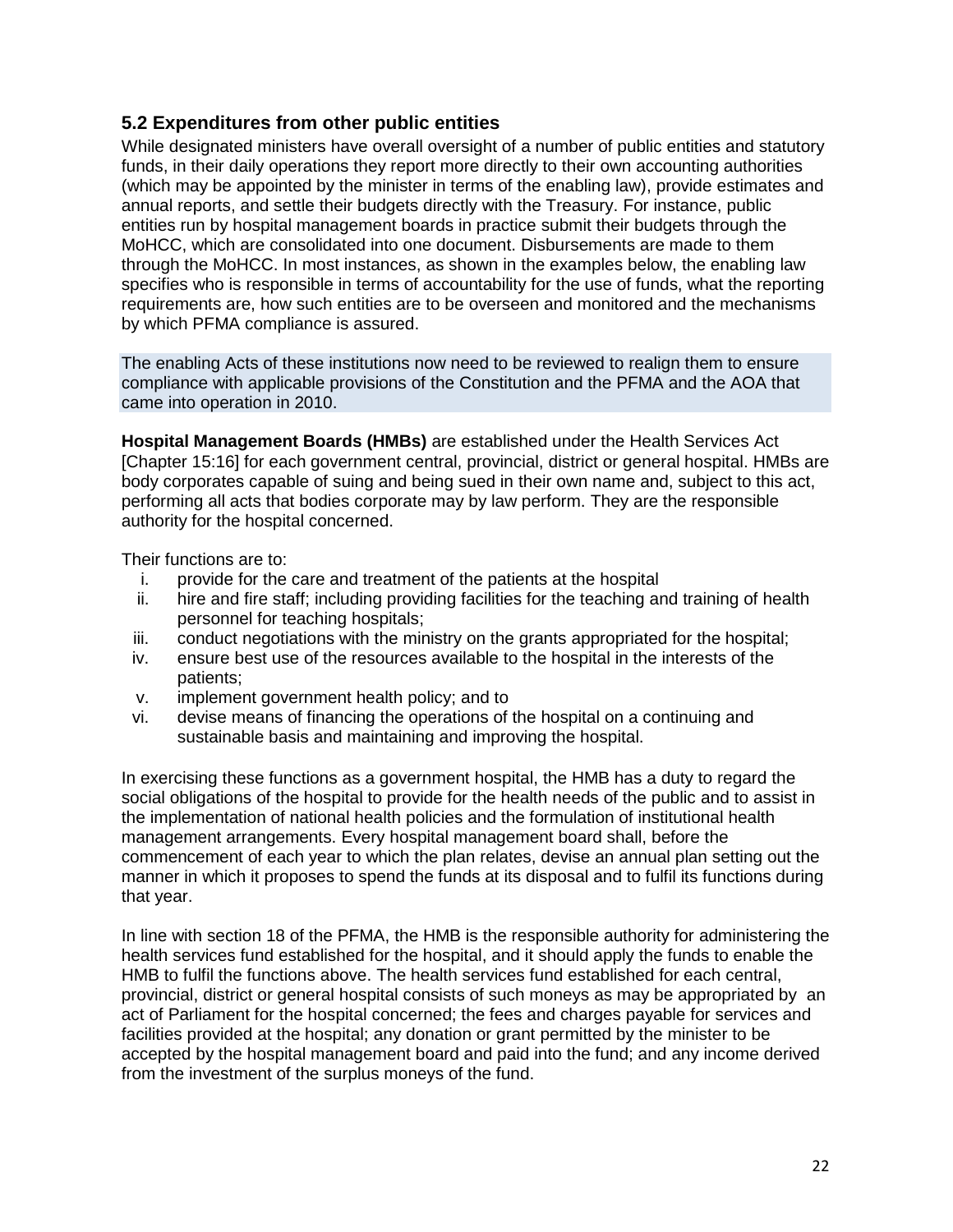Sections 22 and 23 of the Health Service Act need to be reviewed to check for compliance with applicable provisions of PFMA and the AOA that came into operation in 2010, to realign the HSA provisions to bring them within the scope of the PFMA

Section 22 on the accounts to be kept by hospital management boards states that:

- i. Each HMB keep proper books of accounts in relation to the health services fund and other records relating thereto and, as soon as possible after the end of each financial year, prepare audited accounts on the operations of the hospital in the financial year and its financial condition at the end of the financial year.
- ii. Each HMB furnish one copy of the audited accounts together with the report of the HMB within three months after the end of the financial year to which the accounts and the report relate.

Section 23 on audit of accounts provides that the accounts of a HMB be audited by the Comptroller and Auditor-General, in terms of the Audit and Exchequer Act [*Chapter 22:03*] (now replaced by sections 6 and 7 of the Audit Office Act [Chapter 22:18]). Any member of the HMB or health service who fails or refuses to provide the Comptroller and Auditor-General with any explanation or information required by him or her for the purpose of an audit or hinders or obstructs the Comptroller and Auditor-General in the conduct of an audit is guilty of an offence and liable to a fine not exceeding level five and/ or to imprisonment for a period not exceeding three months. The Comptroller and Auditor-General may appoint a suitably qualified person to audit the accounts of a HMB with the same authorities as the Auditor-General and any expenses incurred by the person appointed in carrying out his or her audit shall be met from the health services fund.

The Mental Health Act [Chapter 15:12] establishes **mental hospital boards** in section 68 with a relatively less complex governance structure and less stringent reporting requirements. Section 69 on funds and property of mental hospital boards provides that they have the power to control and administer any funds and other property that may accrue to it from any source whatsoever. However, such funds and property shall be used only for the specific purpose, if any, for which the donor has given the funds or property. If no purpose has been specified by the donor, the funds are for the benefit of patients at any institution, special institution or other place for which the board has been established, including the provision of legal assistance for such patients. The chairman of a mental hospital board is responsible for keeping proper accounts of the board's funds and property, and such accounts shall be audited annually by the Comptroller and Auditor-General.

Mental hospital boards are required, from time to time, or when called upon by the minister to do so, to make to the Secretary such suggestions and observations as they considers desirable regarding the welfare of patients in the institution, special institution or other place for which the boards have been established. The boards are to report to the Secretary the result of any inspection made by them and to formulate and consider plans for the after-care of patients in the institution, special institution or other place for which the boards have been established. Section 74 provides that at least once a year the chairpersons of all mental hospital boards meet, at a date and place fixed by the Secretary, to prepare an annual report that outlines the activities of the boards during the preceding twelve months, including reports on the facilities and treatment. The report may contain proposals for improving the institutional, special institutions and other places for which the boards have been established or consider any other matters relating to the treatment, care or after-care of mentally disordered or intellectually handicapped persons.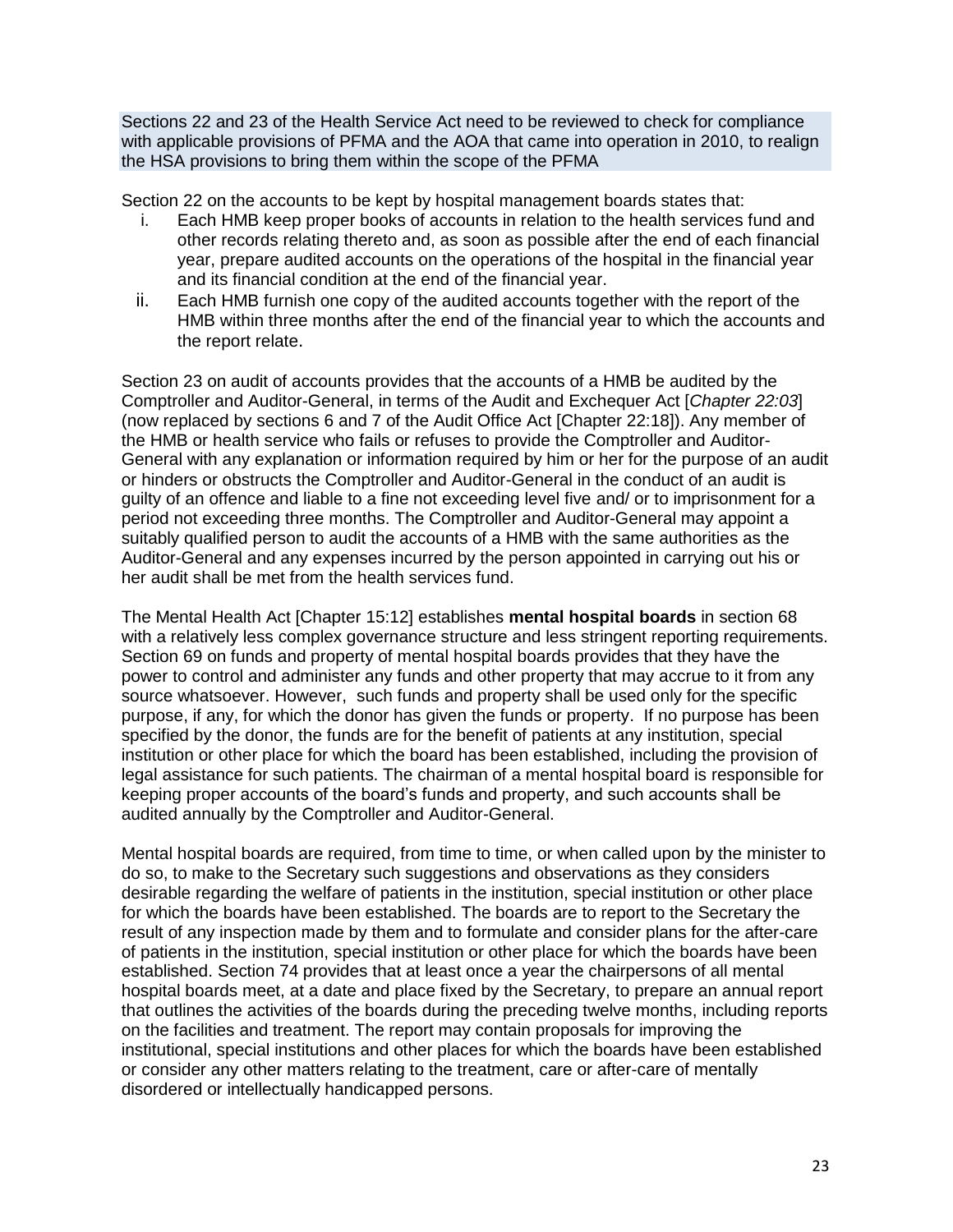**The Medicines Control Authority of Zimbabwe** (MCAZ) is established under the Medicines and Allied Substances Control Act [Chapter 15:03]. Funding for MCAZ is provided for in section 13 of the act through fees payable in terms of appropriations made by Parliament and other moneys and assets as may vest in or accrue to MCAZ, whether in the course of its functions or otherwise. The MCAZ may not accept any donation or bequest without the approval of the minister after consultation with the Minister of Finance. The MCAZ is required to keep proper accounts and other records relating to its funds, which are examined and audited by the Comptroller and Auditor-General or a person registered as a public auditor in terms of the Public Accountants and Auditors Act [*Chapter 27:12*].

In accordance with section 13A of the act, as soon as possible and in any case not later than six months after the end of the financial year concerned, MCAZ is to submit to the minister a report of its affairs during each financial year. This would include a copy of the authority's balance sheet and income and expenditure account, which the minister is required to lay before Parliament.

The National Aids Council of Zimbabwe Act [Chapter 15:14] establishes the **National AIDS Council (NAC).** Section 25 provides that NAC's funds shall consist of any moneys payable to the council from moneys appropriated for the purpose by Parliament. Other funding may come from: fees and charges raised for services and facilities provided and other things done by the council; donations, which may be accepted with the approval of the minister; loans, which may be raised with the approval of the minister and the Minister of Finance; and any other moneys that may vest in or accrue to the council, whether in the course of its operations or otherwise.

Section 26 provides that moneys not immediately required by NAC may be invested in such manner as the minister, acting on the advice of the Minister of Finance, may approve. Section 28 provides that the NAC board ensure that proper accounts and other records relating to such accounts are kept in respect of all the council's activities, funds and property, including such particular accounts and records as the minister may direct. As soon as possible after the end of each financial year, the board is to prepare and submit to the minister a statement of accounts in respect of that financial year or in respect of such other period as the minister may direct.

Section 29 provides for the audit of the council's accounts. Subject to the Audit and Exchequer Act [*Chapter 22:03*] (repealed by the Audit Office Act and the PFMA), NAC shall appoint as auditors one or more persons approved by the minister who are registered as public auditors under the Public Accountants and Auditors Act [*Chapter 27:12*] or where required to do so the Comptroller and Auditor-General. The auditor shall be entitled at all reasonable times to require council or its agents to produce all accounts and other records relating to such accounts. Any member of the board or employee or agent of the council may be required to provide such information and explanation as in the auditor's opinion are necessary for the purpose of the audit. Any member of the board or employee or agent of the council who fails without just cause to comply with a requirement of an auditor shall be guilty of an offence and liable to a fine not exceeding level four and/ or to imprisonment for a period not exceeding three months.

After examination of the board's accounts, the auditor's report to the board and to the minister stating whether the statement of accounts gives a true and fair view of the council's financial affairs. In addition to these reports, the minister may require the board to obtain from the auditors such other reports, statements or explanations in connection with the council's activities, funds and property as the minister considers expedient, and the board shall comply with any such requirement. If, in the opinion of the auditors, they have not obtained any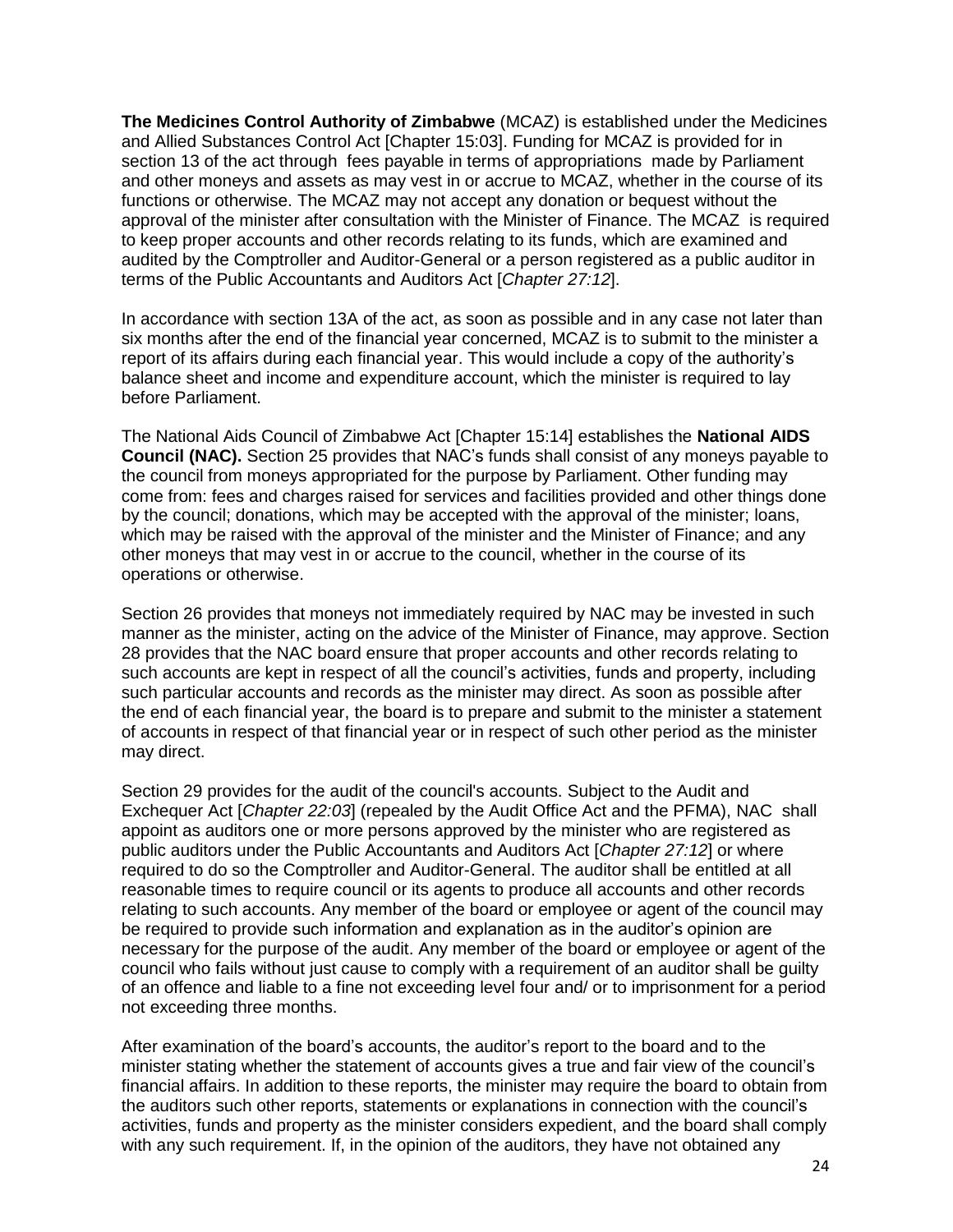information or explanation they require, or the board has not properly kept any accounts or records, or the council has not complied with its enabling act, the auditors will include this in their report.

## <span id="page-25-0"></span>**6. Reporting on funds**

The previous sections have already indicated that reporting on funds is required as part of the processes for management, oversight, audit and accounting of the funds. This section does not repeat these numerous specific reporting requirements, but provides an overview of general obligations on reporting.

#### <span id="page-25-1"></span>**6.1 Reporting to parliament**

The law provides that reports of public funds be laid before Parliament. As noted earlier, section 299 of the Constitution provides that parliament monitor and oversee expenditure by the state and all commissions, institutions and agencies of government at every level, including statutory bodies, government-controlled entities, local authorities. This is to ensure that all revenue is accounted for, that all expenditure has been properly incurred and that any limits and conditions on appropriations have been observed. Section 15 of the PFMA provides that every minister lay before Parliament the annual report, financial statements and audit report within one month after the accounting officer for the public entity or constitutional entity for which the minister is responsible receives the report. This would include the finding of a disciplinary authority and any sanctions imposed by such authority that presided over a case of financial misconduct against an accounting officer or accounting authority or other person in terms of section 87.

If a minister fails to lay these documents before Parliament within six months after the end of the financial year to which those statements relate, the Speaker of the House of Assembly shall require the minister concerned to give a written explanation to the House of Assembly, setting out the reasons why they were not laid before it. The Comptroller and Auditor-General may issue a special report on the delay.

The PFMA provides for the reporting obligations on funds to Parliament.

Every accounting officer of a ministry shall keep or cause to be kept proper records of account and submit financial statements within 60 days of the end of the financial year to the Comptroller and Auditor-General for audit and the Accountant-General for consolidation. Every accounting officer of a constitutional entity or public entity shall submit to the minister, the appropriate minister and the Accountant-General, within 120 days of the end of the financial year, an annual report on the activities of the entity, audited financial statements of the entity and the audit report on those statements.

The annual report and audited financial statements should contain a report on the activities, outputs and outcomes of the ministry, presenting fairly the state of affairs of the ministry, reporting unit, constitutional entity or public entity for which the ministry is responsible, including, where appropriate:

- particulars relating to losses arising through criminal activities, and criminal and disciplinary action taken;
- instances of unauthorised and irregular expenditure;
- instances of fruitless and wasteful expenditure;
- recoveries and write-offs of public resources; and
- any other matters as may be prescribed.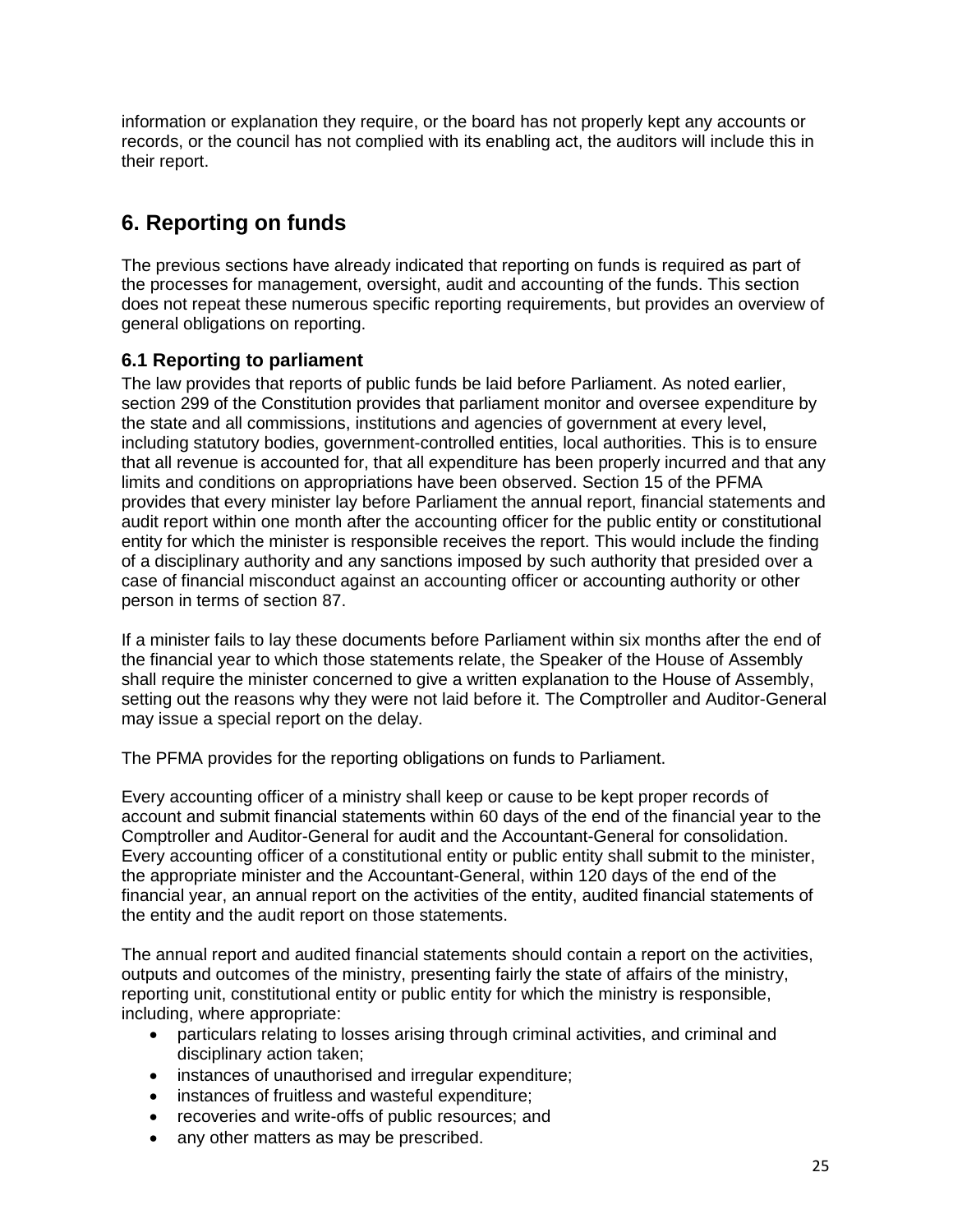Every accounting officer shall submit to the House of Assembly the annual report and the audited financial statements relating to the operations of a constitutional entity or public entity within 30 days of the completion of the audit. Any other reports that may be required in terms of this act the office may submit to the minister, the appropriate minister, the Accountant-General, the House of Assembly and the Comptroller and Auditor-General.

Every accounting officer of a ministry shall, within 90 days of the end of the financial year, submit to the respective Parliamentary Portfolio Committee the unaudited annual financial statements of his or her respective ministry. The minister shall, within 90 days of the end of the financial year, submit the unaudited consolidated annual financial statements to the House of Assembly. Every appropriate minister shall within 30 days of the tabling of the Report of the Comptroller and Auditor-General before the House of Assembly submit to the respective Parliamentary Portfolio Committee the audited annual financial statements of his or her respective ministry. The minister shall submit to the House of Assembly audited consolidated annual financial statements within 180 days of the end of the financial year.

The PFMA also provides for monthly, quarterly and annual reports.

Section 34 of the PFMA provides for the preparation and reporting of **monthly financial statements**. Every director of finance shall prepare or cause to be prepared monthly financial statements of the ministry concerned and shall submit such statements to the accounting officer in that ministry and to the Accountant-General, within fourteen days of the end of the respective month. Every accounting officer shall submit monthly financial statements and reports for submission by the minister to the appropriate Parliamentary Portfolio Committee, within 30 days of the respective month. The Accountant-General shall prepare consolidated monthly financial statements and shall submit such statements to the Secretary, who shall publish such statements or cause them to be published in the *Gazette*, within 30 days of the next succeeding month.

In section 33 of the PFMA every director of finance is required to prepare or cause to be prepared **quarterly financial statements** of the ministry concerned and to submit such statements to the accounting officer in that ministry and the Accountant-General, within fourteen days of the end of the respective quarter. Every accounting officer should submit quarterly financial statements and reports for submission by the minister to the appropriate Parliamentary Portfolio Committee, within 60 days of the end of the respective quarter. The Accountant-General has a duty to prepare consolidated quarterly financial statements and shall submit such statements to the Secretary, for presentation by the minister to the House of Assembly and to the appropriate Parliamentary Portfolio Committee, within 60 days of the end of the respective quarter.

Section 32 of the PFMA contains provisions on the preparation and reporting of **annual financial statements** by ministries. Every director of finance is required to prepare the annual financial statements of the ministry concerned and submit such statements to the accounting officer in that ministry and to the Accountant-General within 30 days of the year concerned. The Comptroller and Auditor-General or any independent auditor has a duty to audit the annual financial statements and return the audited statements to the accounting officer within 60 days of their receipt.

Section 35 on the consolidation of annual financial statements provides that unless the Accountant-General otherwise directs, all appropriation accounts be closed and the final returns submitted to the Treasury within one month after the end of the financial year. Every accounting officer or receiver of revenue should also prepare and transmit to the Accountant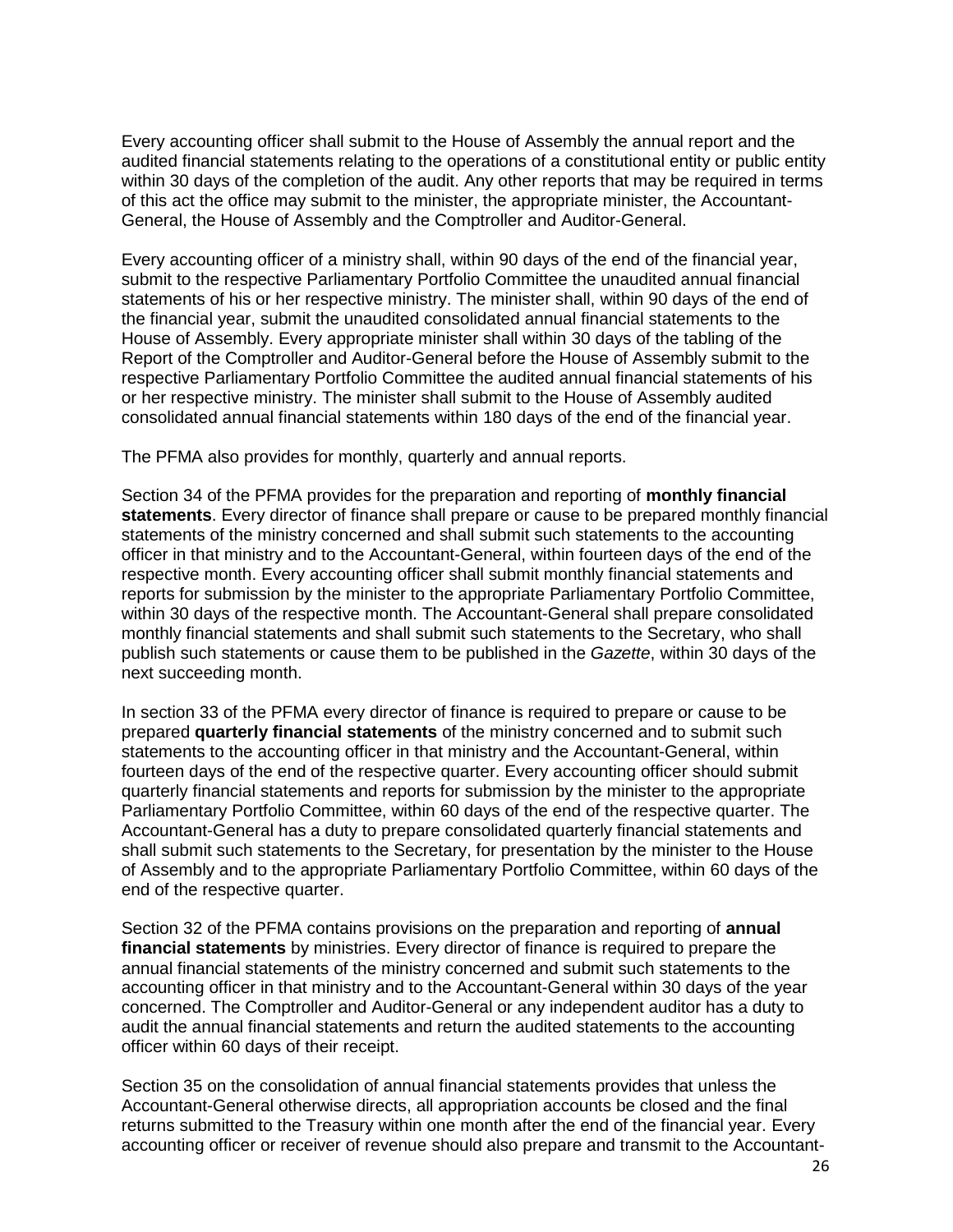General, within two months after the end of each financial year, statements showing receipts and disbursements of public money, not being public money paid into a separate trust, fund or account. Within three months after the end of each financial year, the Accountant-General has a duty to prepare and transmit to the Comptroller and Auditor-General, in such detail as the Accountant-General, after consultation with the Comptroller and Auditor-General, considers necessary, statements of accounts showing the transactions of the CRF and the financial position of the state on the last day of that financial year.

Unless otherwise provided by law, an officer administering a trust, fund or account shall, within three months after the end of each financial year, prepare and transmit to the Accountant-General financial accounts, statements or returns in relation to that trust, fund or account during that financial year in such form as the Accountant-General may direct. If in the opinion of the responsible minister it would not be in the public interest to publish such account, statement or return, which is required to be transmitted to the Accountant-General, the accounting officer shall, on the instructions of the minister given in writing, endorse the account, statement or return accordingly.

Section 49 of the PFMA requires the accounting authority for a public entity to keep full records of its financial affairs, prepare financial statements for each financial year in accordance with generally accepted accounting practice and submit the financial statements within two months after the end of the financial year to the auditors of the public entity for auditing and to the Accountant-General. If it is a designated corporate body or specified public entity, the report is submitted to the Treasury. The accounting authority is required to submit an annual report on the activities of that public entity during that financial year, the financial statements for that financial year after the statements have been audited and the report of the auditors on those statements. The report must be submitted within five months of the end of a financial year to the Treasury, the appropriate minister and, if the Comptroller and Auditor-General did not perform the audit of the financial statements, the Comptroller and Auditor-General.

These annual reports and financial statements should fairly present the state of affairs of the public entity, its business, its financial results, its performance against predetermined objectives and its financial position as at the end of the financial year concerned. They should also include particulars of:

- any material losses through criminal conduct and any irregular expenditure and fruitless and wasteful expenditure that occurred in the financial year;
- any criminal prosecution or disciplinary steps taken as a consequence of such losses or irregular expenditure or fruitless and wasteful expenditure;
- any losses recovered or written off;
- any financial assistance received from the state and commitments made by the state on its behalf;
- any other matters that may be prescribed; and
- the financial statements of any subsidiaries of the public entity.

The accounting authority should submit these reports and statements to the appropriate Minister for him. her to table in Parliament. The Treasury may also direct that, instead of a separate report, the audited financial statements of a specified public entity be incorporated in those of a Ministry designated by the Treasury.

#### <span id="page-27-0"></span>**6.2 Publication and public reporting**

Beyond reporting to Parliament, which provides a channel for public reporting, section 38 of the PFMA provides that within 30 days after the end of each month, the Treasury shall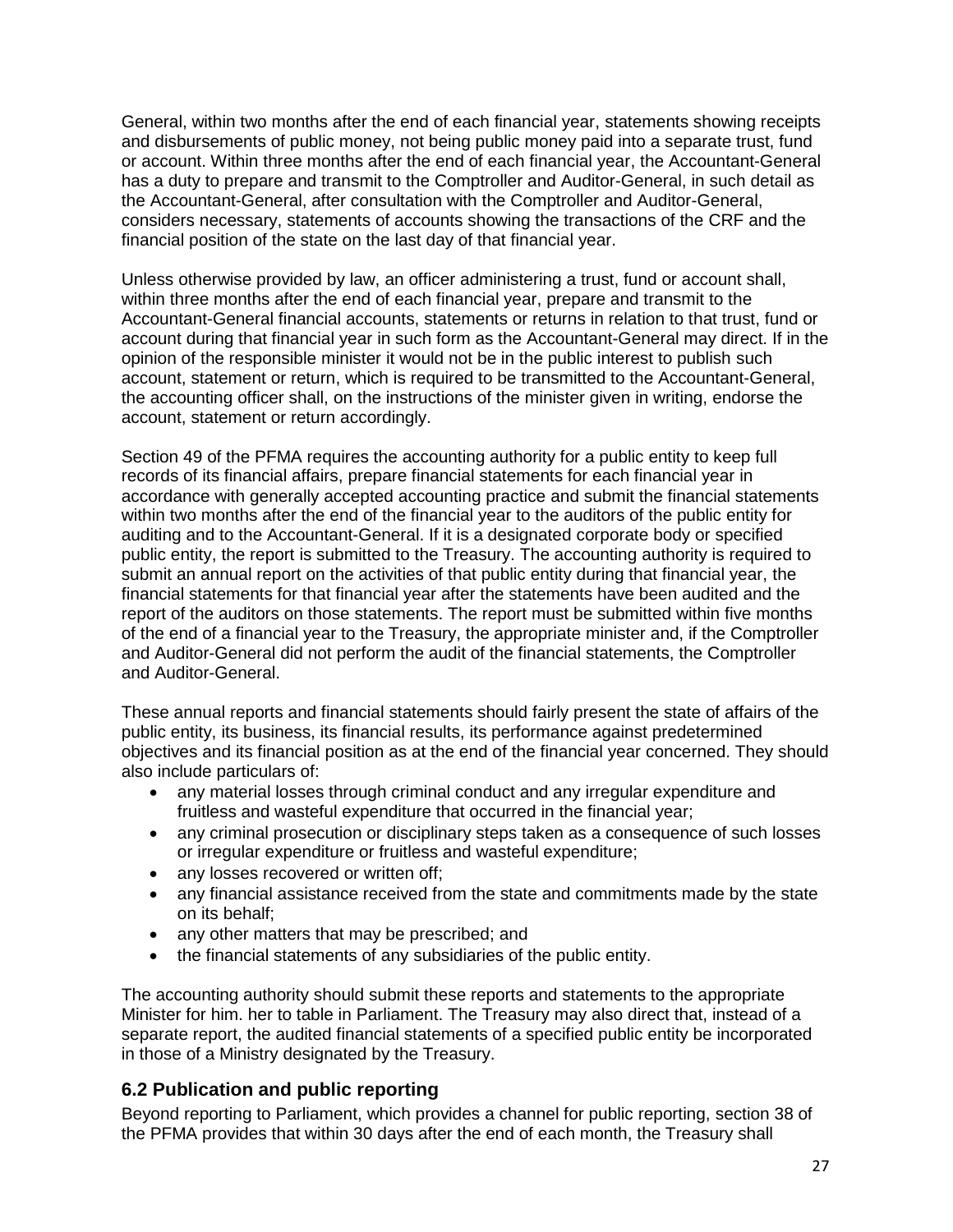publish in the *Gazette* a statement of actual revenue and expenditure with regard to the CRF. After the end of a prescribed period, but at least quarterly, every ministry shall submit to the Treasury a statement of revenue and expenditure with regard to the CRF, for publication in the *Gazette* within 30 days after the end of each prescribed period. The statement shall specify the following amounts and compare those amounts in each instance with the corresponding budgeted amounts for the relevant financial year:

- the actual revenue for the relevant period, and for the financial year up to the end of that period;
- the actual expenditure for each vote, distinguishing between capital and recurrent expenditure, for the relevant period, and for the financial year up to the end of that period; and
- actual borrowing for the relevant period, and for the financial year up to the end of that period.

The Treasury may determine the format of the statement of revenue and expenditure and the annual report; and any other details the statement may contain. For public reporting access to information laws are also important, as is their compliance with provisions of the new Constitution, as already discussed in section 3.1 of this report.

## <span id="page-28-0"></span>**7. Other duties and obligations**

The PFMA in section 78 provides for powers of Treasury to prescribe or issue instructions or directions to ministries, whether individually or collectively, concerning a wide range of matters that may not be specifically covered in the PFMA or referred to earlier in this report, including:

- any matter prescribed for ministries in terms of this act;
- the recovery of losses and damages of public resources;
- the handling of, and control over, trust money and property entrusted to the state or any employee of the state in his or her capacity as such;
- the rendering of free services by or on behalf of the state;
- the writing off of losses of public resources or amounts owed to the state;
- liability for losses and damages of public resources and procedures for the recovery thereof;
- the cancellation or variation of contracts to the detriment of the state;
- the settlement or waiver of claims by or against the state;
- the remission of money due to the CRF, refunds of revenue and payments from the CRF, as an act of grace;
- the alienation, letting or other disposal of state property;
- gifts or donations by or to the state;
- the charging of expenditure against particular votes;
- the variation of approved budgets by way of virements (transfers from one budget line to another);
- the establishment of and control over public entities;
- the improvement and maintenance of immovable state property;
- the avoidance of fruitless and wasteful, unauthorised and irregular expenditure;
- the determination of any scales of fees, other charges or rates relating to revenue accruing to, or expenditure from, the CRF;
- the treatment of any specific expenditure;
- vouchers or other proofs of receipts or payments that are defective or have been lost or damaged;
- assets that accrue to the state by operation of any law;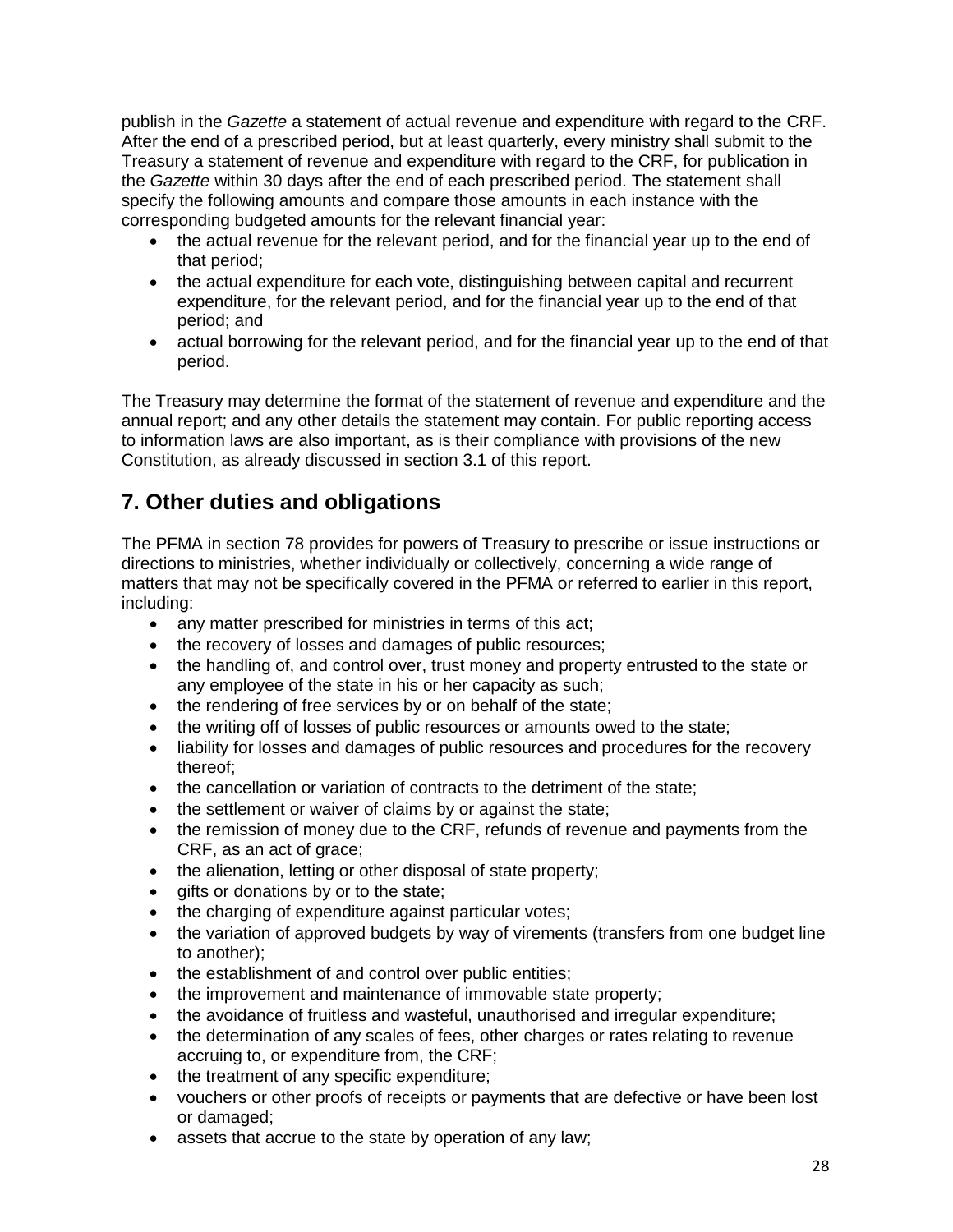- any other matter that may facilitate the application of the PFMA;
- any matter that may be prescribed for all ministries, public entities, constitutional entities and statutory funds to which the PFMA applies;
- financial management and internal control;
- the determination of a framework for an appropriate procurement and provisioning system that is fair, equitable, transparent, competitive and cost-effective;
- audit committees, their composition, appointment and functioning;
- internal audit units and their functioning;
- the duties and responsibilities of accounting officers, receivers of revenue and other persons;
- the issue of receipts;
- the reporting of any loss or destruction of or deficiency in public resources;
- the remission or writing off of public money; and
- any other matter that may facilitate the administration of the PFMA.

A Treasury instruction or direction in terms of this may be limited in its application to different classes of a ministry, public entity, constitutional entity and statutory fund to which the PFMA applies, accounting officers and accounting authorities. Such Treasury instructions or directions do not come into force until the minister approves them and they are published as a statutory instrument or general notice in the *Gazette*.

The Treasury may also on good grounds approve a departure from a Treasury instruction or direction on any condition it deems fit and shall promptly inform the Comptroller and Auditor-General in writing when it does so.